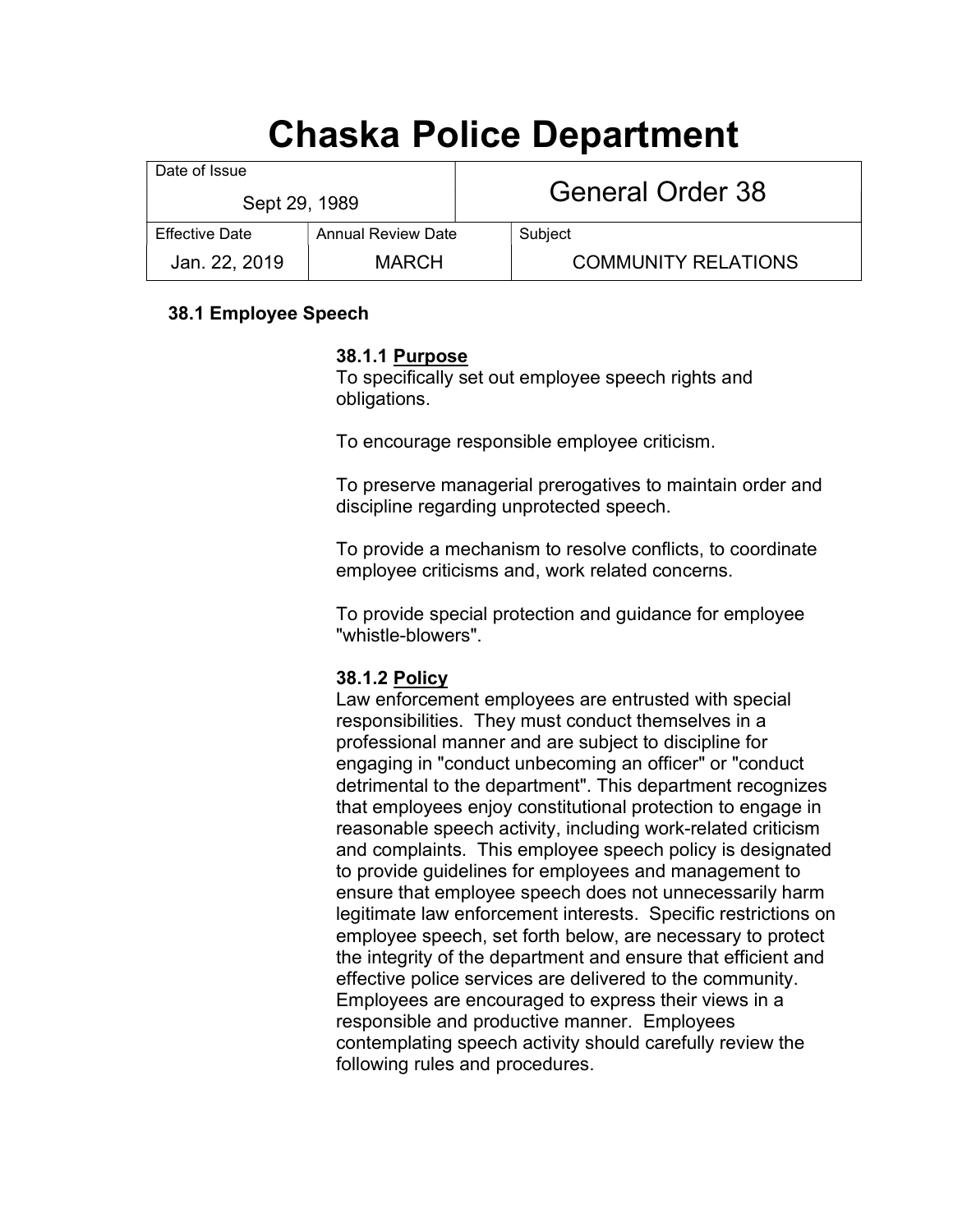Employees are subject to disciplinary action for speech constituting treason, libel, slander, perjury, incitement to riot, or knowingly making false statements regarding departmental operations or personnel. Employees shall not publicly criticize departmental operations, policies, or personnel by speech, writing, or expression in any other manner when such speech is factually inaccurate or is made with a reckless disregard for its truth or falsity.

# 38.1.4 Off-Duty Speech Unrelated to Employment

When employees are off-duty and out of uniform, they enjoy the same speech rights as other citizens, except for restrictions on partisan political speech imposed by law or for specific restrictions imposed by departmental policy.

# 38.1.5 Chain-of-command Grievance Procedures

A departmental chain-of-command grievance system is established to provide for the orderly and effective resolution of employee problems and concerns. Employees are strongly encouraged to express their work-related criticism and complaints to their immediate supervisor. Employees must submit to their immediate supervisor a written summary of any personal internal grievance. Such personal grievances will be processed through the chain-of-command, and employees will receive a written response from the supervisor within 14 working days. Any questions concerning the meaning, or implementation of the department's employee speech policies, should be directed to the supervisor.

## 38.1.6 Confidential Information/Pre-publication Review

All employees are required as a condition of employment not to disclose or divulge any "confidential" information obtained by virtue of their employment to persons not specifically authorized to receive such information. "Confidential" information includes investigative, informant, internal affairs, personnel files, and any other information relating to departmental operations or personnel that a reasonable person would consider "confidential". Uncertainty over whether particular information is "confidential" should be resolved by consultation with the chief. Employees are required to submit to the chief for review any writing intended for publication relating to law enforcement. This prepublication review in no way serves to censor an employee's writing; rather, it is designed to prevent the improper disclosure of confidential information and to alert employees to the possible consequences of their intended publication.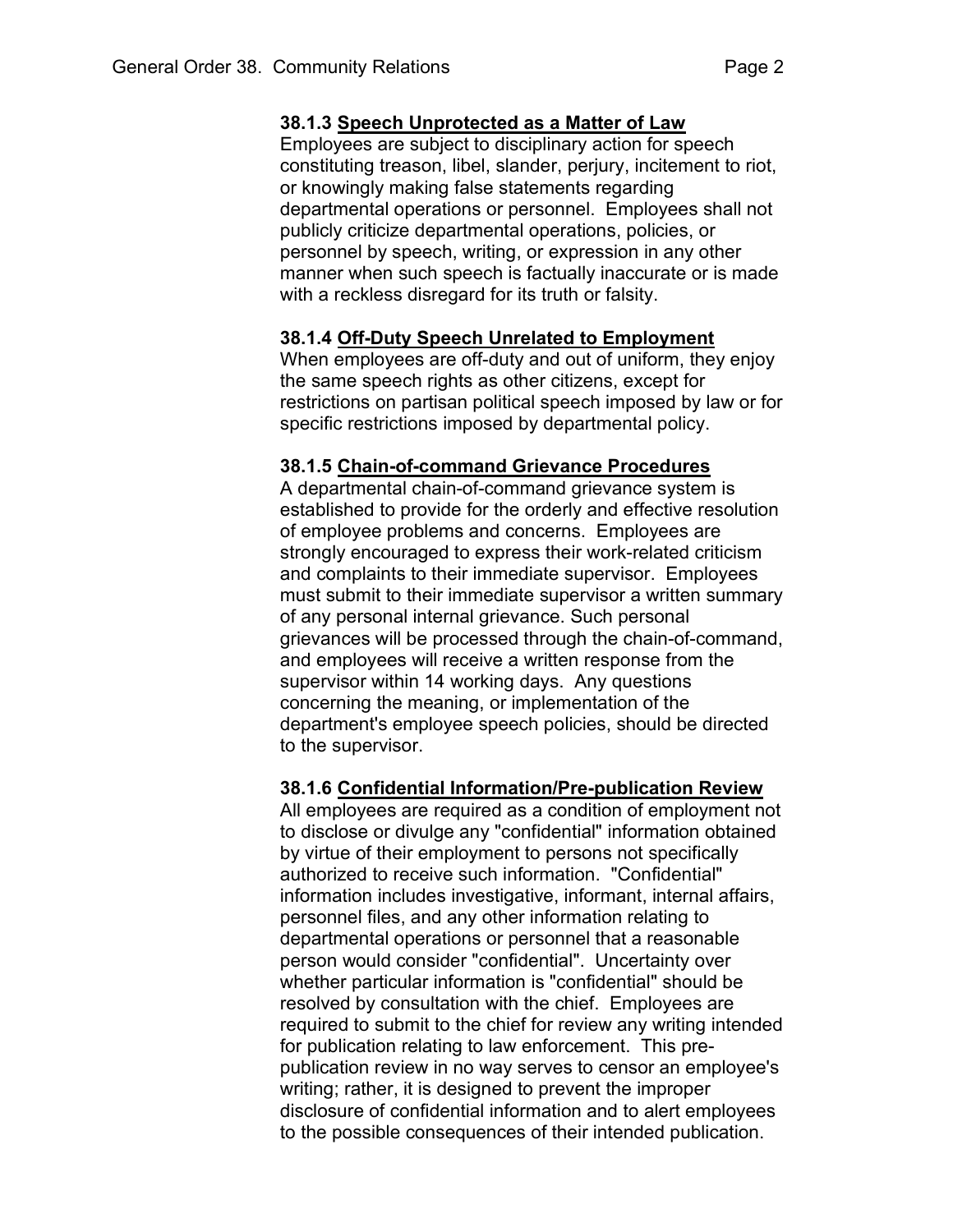## 38.1.7 Whistle-blower Protection

Employees are required to report immediately any evidence of another employee's criminal wrongdoing to the chief. In the event that the chief is suspected of criminal wrongdoing or of covering up another employee's wrongdoing, employees are required to report such information directly to the city administrator. Employees are subject to termination for any activity that interferes with or hinders the successful prosecution of an employee's criminal misconduct. Employees are not subject to retaliatory disciplinary action for reporting under this rule. However, employees are subject to discipline for making frivolous reports.

# 38.1.8 Impartiality Requirement

Employees shall not recommend or suggest in any manner, except in the transaction of personal business, the employment or procurement of a particular product, a professional service, or a commercial service including but not limited to the services of an attorney, bondsman, funeral director, ambulance service, or towing service. Employees are prohibited while on duty or in uniform from making political endorsements or expressions of favoritism toward a particular political issue or candidate. Employees are prohibited from using their official capacity to influence or interfere with the results of any political election except for a legitimate labor association election. Any exception to the above must be authorized by the chief.

## 38.1.9 Public Appearances Representing Department

Employees must receive the prior permission of the chief before making any public appearance officially representing the department, or one that gives the impression they are representing the department. Officers in departmental uniform, whether on or off-duty, shall not make any speeches or presentation to any civic club, religious gathering, private or public organization, or any other organized gathering without the prior approval of the chief. The off-duty expression of personal views by employees in their capacity as private citizens is not covered by this rule.

# 38.1.10 On-Duty Speech Restrictions

The need for esprit de corps, discipline, and harmony in a law enforcement organization necessitates some additional restrictions on employee speech when employees are on duty. Employees on duty or in uniform should refrain from using indecent or profane language. Employees shall be courteous to citizens, maintain command of their temper, and refrain from coarse, boisterous or insolent language.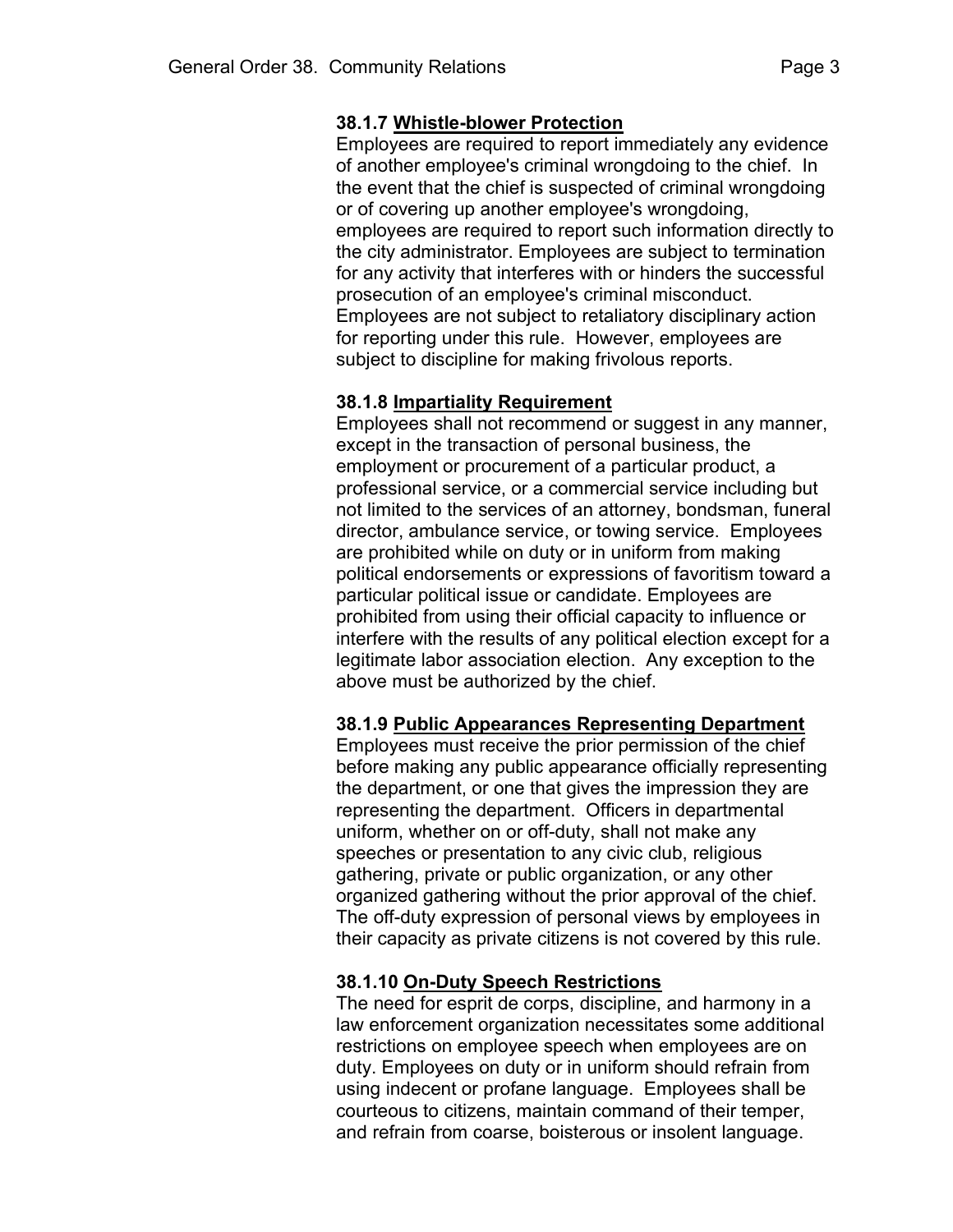Employees shall treat superiors, subordinates, and associates in a respectful manner. Employees are prohibited from making personal attacks that ridicule, belittle, or defame another member of the department. No employee shall use epithets or terms that tend to denigrate a particular race, religion, sex, or ethnic group.

Management level employees have a duty of loyalty to support and defend management policies when addressing non-management level employees or subordinates. The failure or deliberate refusal to obey a lawful order or command of a superior constitutes insubordination and is ground for termination. Employees who feel a particular order is unfair or unwise are required to obey that order to the best of their ability. Employees are, however, encouraged to express objections to orders to their immediate supervisor for processing as a formal grievance through the appropriate chain of command.

Employees must obtain permission from the chief to circulate while on duty or on department property any petitions, questionnaires, or other material relating to employee grievances or conditions of employment.

## 38.1.11 Public Criticism

Public criticism of departmental operations or personnel can undermine the public's confidence in law enforcement and adversely affect morale. Accordingly, employees are required to express either orally or in writing any work related criticism to their immediate supervisor prior to expressing that criticism publicly. Constructive criticism is encouraged, and employees will not be disciplined for responsibly expressing their criticism. While it is not possible to list all the factors that will be evaluated in deciding whether an employee should be disciplined for public criticism, the presence of one or more of the following factors will be considered as grounds for disciplinary action:

- The employee personally criticized another person in a way that undermined discipline or a close working relationship.
- **The employee ailed without justification to use the chain**of-command grievance procedures prior to engaging in the public criticism.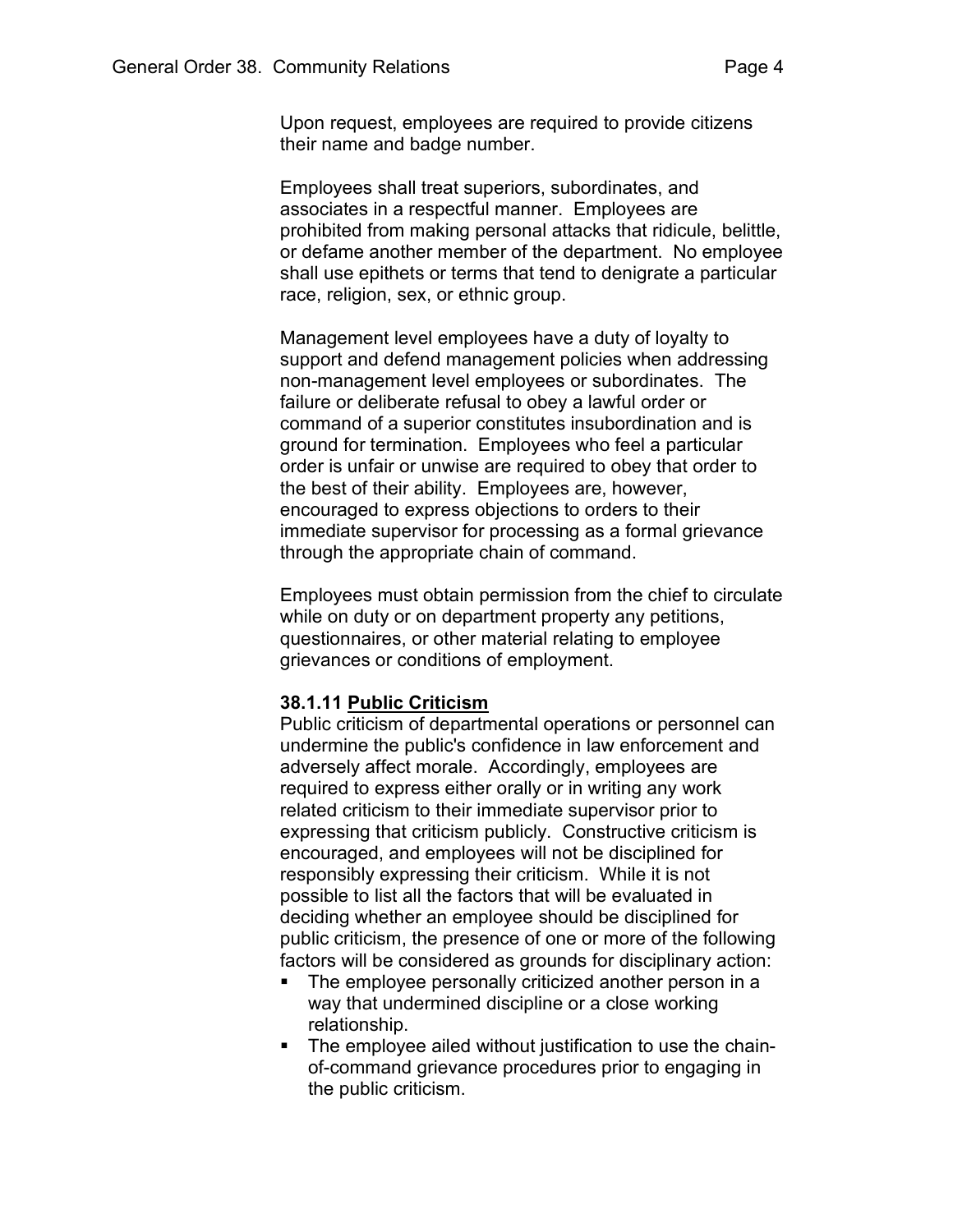- The speech related only to a personal internal grievance of the employee and did not concern a matter of significant public interest, such as serious mismanagement, a gross waste of funds, the abuse of authority, or a specific and substantial danger to public health.
- The speech was delivered in an intemperate, offensive, or unprofessional manner.
- The speech violated a specific provision of departmental policy.

# 38.1.12 Contact with the News Media

All inquiries by the news media concerning information under the control of the department, computerized information or the status of either a closed or pending investigation, should be in accordance with the Press Relations Policy.

# 38.2 Racial Ethnic Profiling – Impartial Policing

# 38.2.1 Purpose

The purpose of this policy is to unequivocally state that racial and ethnic profiling in law enforcement are totally unacceptable, to provide guidelines for officers to prevent even the appearance of such a practice, and to protect our officers when they act within the dictates of the law and policy from unwarranted accusations.

# 38.2.2 Discussion

A fundamental right guaranteed by the Constitution of the United States to all who live in this nation is the right to equal protection under the law. Along with this right to equal protection is the fundamental right to be free from unreasonable searches and seizures by the police. Citizens are free to walk and drive our streets, highways, and other public places without interference so long as they obey the law. They also are entitled to be free from crime, and from the depredations of criminals, and to walk and drive our public ways safe from the actions of reckless and careless drivers.

The Chaska Police Department is charged with protecting these rights—for all—regardless of race, color, ethnicity, sex, sexual orientation, physical handicap, religion or other belief system.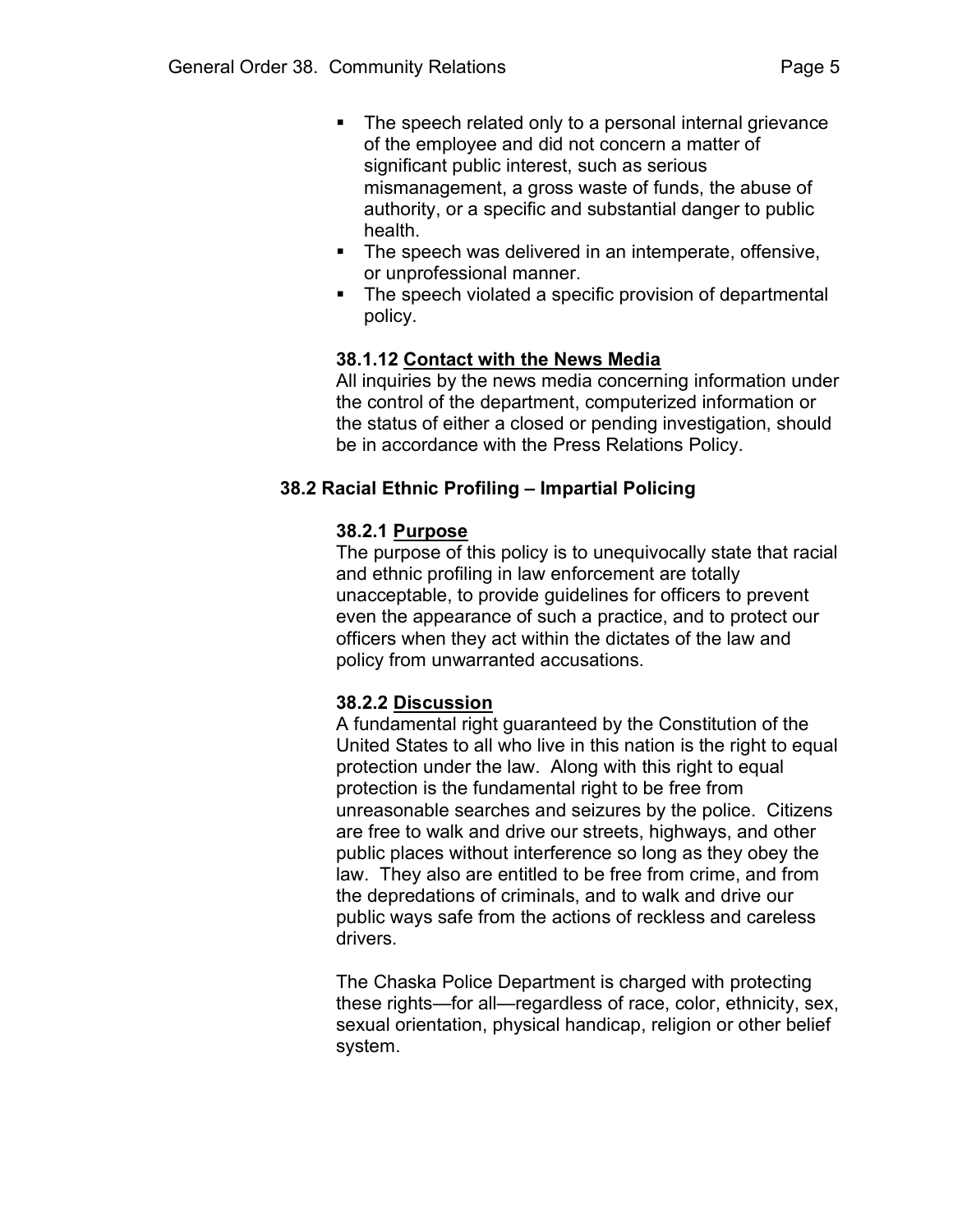Police officers are required to be observant, to identify unusual occurrences and law violations, and to act upon them. It is this proactive enforcement that keeps our citizens free from crime, our streets and highways safe to drive upon, and that detects and apprehends criminals.

This policy is intended to assist our officers in accomplishing this total mission in a way that respects the dignity of all persons, and yet sends a strong deterrent message to actual and potential lawbreakers that if they break the law, they are likely to encounter a Chaska Police officer.

## 38.2.3 Policy

It is the policy of the Chaska Police Department to patrol in a proactive manner, to aggressively investigate suspicious persons and circumstances, and to actively enforce the motor vehicle laws, while insisting that citizens will only be stopped or detained when there exists reasonable suspicion to believe they have committed, are committing, or are about to commit an infraction of the law.

#### 38.2.4 Definitions

Racial-Ethnic Profiling – The detention, interdiction, or other disparate treatment of any person on the basis of their racial or ethnic status, or characteristic.

Reasonable Suspicion – Also known as articulable suspicion. Suspicion that is more than a mere hunch and is based on a set of articulable facts and circumstances that would warrant a person of reasonable caution to believe that an infraction of the law has been, is about to be, or is in the process of being committed.

#### 38.2.5 Procedure

- **Officers will patrol the entire city, as assigned, directing** their efforts toward those areas where there is the highest likelihood that they can be of service to the community, motor vehicle accidents can be reduced, and/or crimes can be prevented through proactive patrol.
- Officers will receive initial and ongoing training in officer safety tactics, and the laws governing search and seizure applications and functions.
- **Officers will be sensitive to and respectful of courtesy,** cultural diversity, and interpersonal communication issues.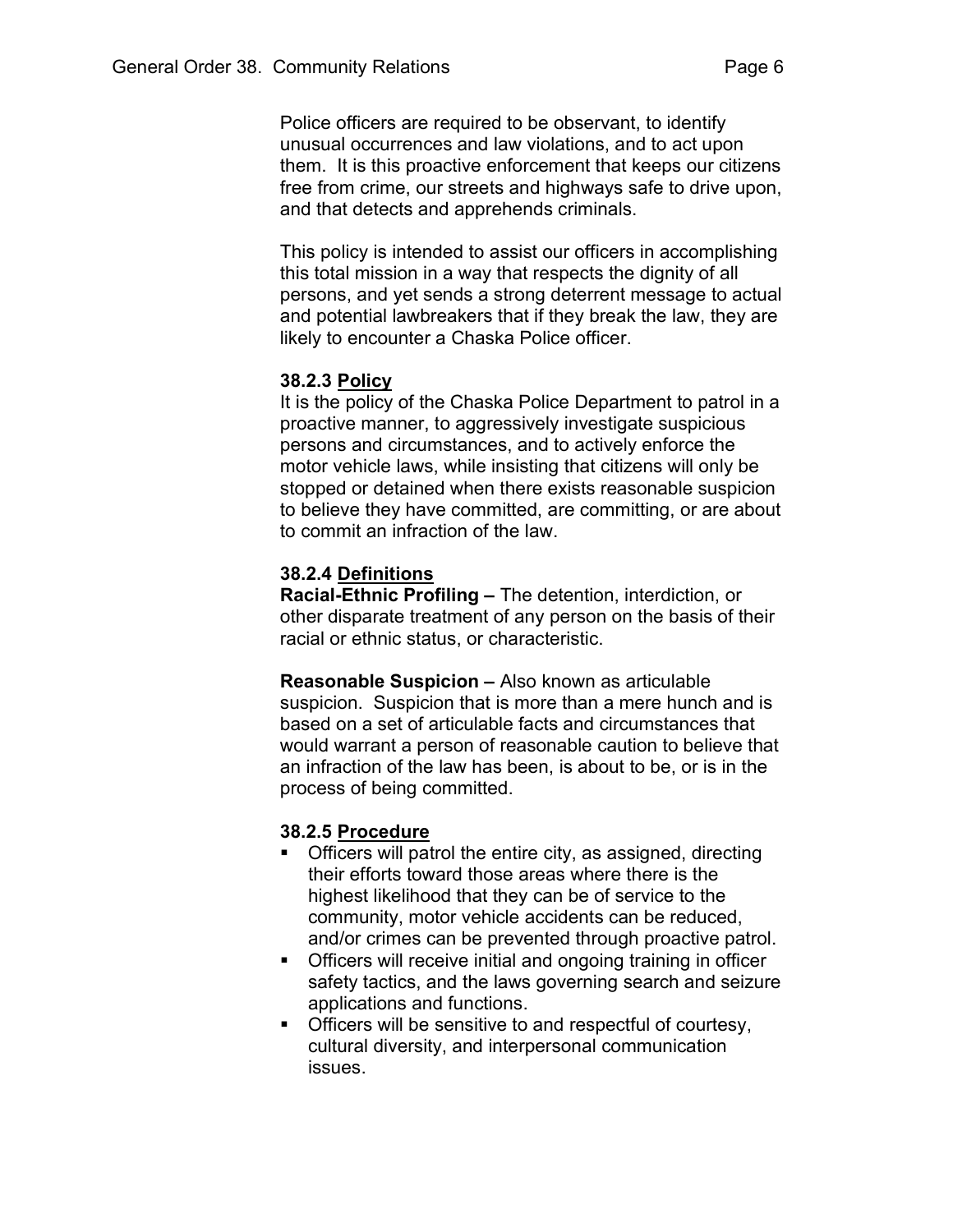- Motorists and pedestrians shall only be subjected to stops, seizures, or detentions upon reasonable suspicion that they have committed, are committing, or are about to commit an infraction.
- Persons stopped, detained, and/or jailed will, at the appropriate time—allowing for officer safety considerations and investigative needs—be told why they have been stopped, detained, and/or taken into custody.
- **Ensure that the detention is no longer than necessary to** take appropriate action for the known or suspected offense.
- **Attempt to answer any relevant questions the citizen may** have regarding the citizen/officer contact, including relevant referrals to other agencies when appropriate.
- **Provide your name and badge number when requested,** preferably in writing or on a business card..
- In the absence of a specific, credible report containing a physical description, a person's race, ethnicity, gender or sexual orientation or any combination of these shall not be a factor in determining probably cause for an arrest, or reasonable suspicion for a stop.
- For the purpose—only—of data collection, officers will note the race/ethnicity and sex of persons issued written warnings or citations, and those who are the subject of, or are mentioned in police reports. This information will only be collected, if it can reasonably be ascertained by the physical appearance of, or from the driver's license of, or from other documents provided by an individual. Officers are not expected to guess. If the race of an individual is in question, officers should document the contact as unknown.
- **The following keys will be used for indicating** race/ethnicity:
	- A Asian or Pacific Islander
	- $B Black$
	- I American Indian or Alaskan Native
	- U Unknown
	- W White
	- H Hispanic
- The deliberate and intentional recording of any false information related to data collection is prohibited and would be cause for disciplinary action.

# 38.2.6 Complaints of Racial or Ethnic Profiling

Any and all citizen complaints will be handled in accordance with CPD Policy 14.2.5 and General Order 33.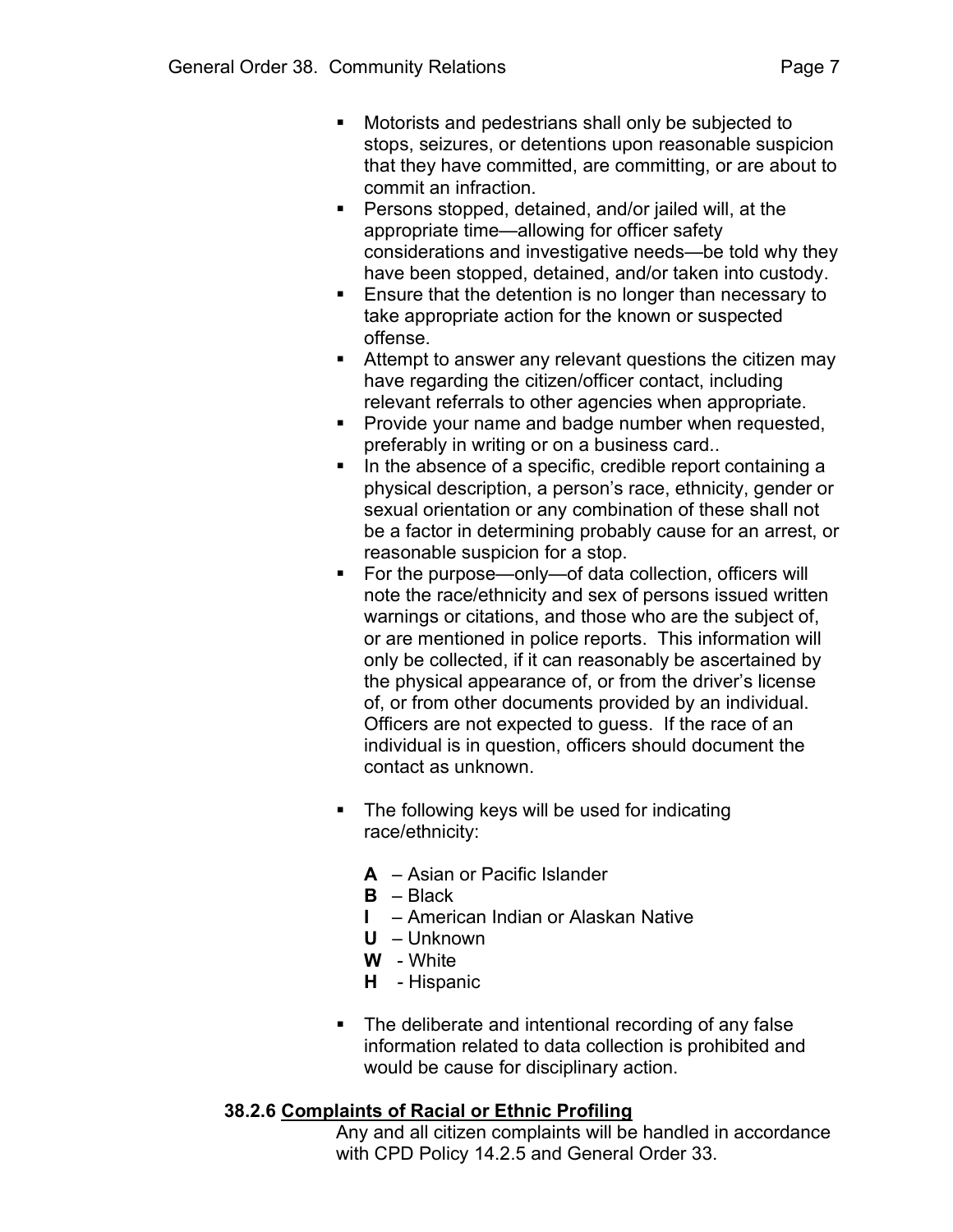# 38.3 Disabled, Intoxicated, and Mentally Disabled Persons

#### 38.3.1 Purpose

It is the policy of this department to ensure that a consistently high level of police service is provided to all members of the community including people who may require special consideration in order to access these services. It has been estimated that there are approximately 43 million people with disabilities in the United States. The Americans With Disabilities Act provides that departments of any state or local government may not exclude qualified individuals with disabilities from participation in any program, service, or activity or deny qualified individuals with disabilities the benefits of programs, services, or activities, or otherwise subject them to discrimination on the basis of disability.

No single policy or procedure can address police response to all people with disabilities. It is the intent of this order to guide employees in responding to and assisting people with disabilities with whom they will have the most contact in the performance of their duties. This policy addresses common police interaction with people with disabilities including those who are complainants, victims, witnesses, arrestees, members of the community who desire to participate in department sponsored programs, people seeking information, and uninvolved bystanders.

The Chaska Police Department will ensure that a consistently high level of police service is provided to all members of the community including people who may require special consideration in order to access these services.

## 38.3.2 Definitions

The term "qualified individual with a disability" means an individual who, with or without reasonable modifications to rules; policies or practices; the removal of architectural, communication, or transportation barriers; or, the provision of auxiliary aids and services, meets the essential eligibility requirements for the receipt of services or the participation in programs or activities provided by a public entity.

1. The term "disability" means, with respect to an individual, a physical or mental impairment that substantially limits one or more of the major life activities of such individual; a record of such impairment; or being regarded as having such an impairment.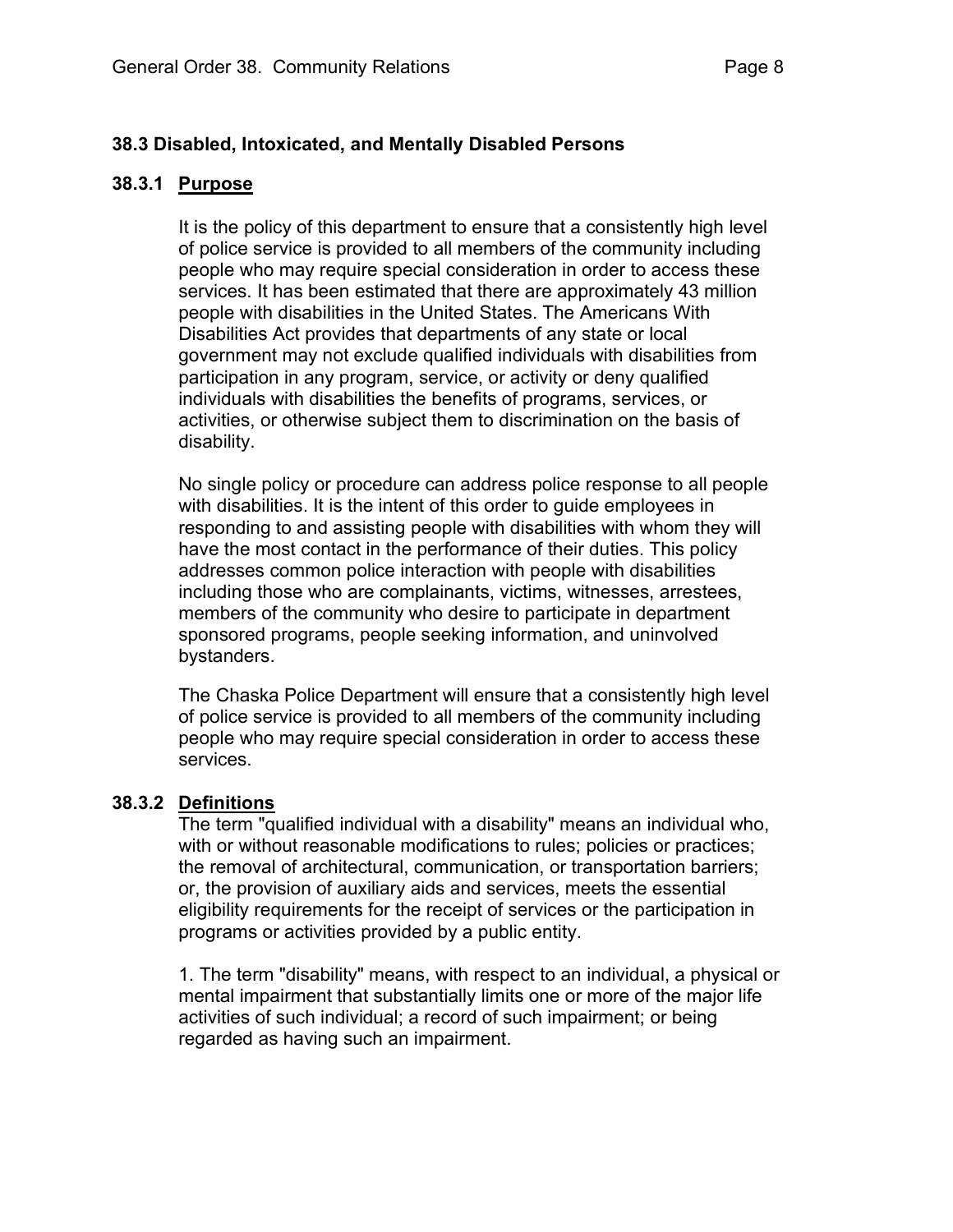## 38.3.3 Visual Disabilities

One of the most difficult issues facing people in need who are blind or vision impaired is identifying police officials. Employees should offer detailed information in identifying themselves as members of the Department. If needed, badges may be offered to the individual to verify the officer's identity.

Knowing what not to do is as important as knowing what to do to assist a person who is vision impaired. Employees do not need to raise their voice when speaking. Employees should not grab the person's arm to lead him or her in a particular direction. If needed, the individual will take the officer's arm for guidance.

## 38.3.4 Mental, Emotional and Psychological Disabilities

The terms "mental illness," "emotional illness," and "psychological illness," describe varying levels of a group of disabilities in thinking, feeling, and relating.

Providing accessibility to police services for people with mental, emotional, and psychological disabilities usually involves providing only general assistance. At times, exceptional police service and safe custodial care may be required.

Employees must ensure that people with mental, emotional, and psychological disabilities are assisted in accessing agency services, which may require time and patience beyond that usually provided. For example, time spent on a call for service may have to be extended in order to reassure the individual, sort facts, interact with family members and others, and bring the call to successful resolution.

If an individual with a mental, emotional, or psychological disability is taken into custody, employees must make reasonable efforts, while taking precautions, to use the least restraint possible and protect the arrestee from self-injury.

Frequently, a family member or friend is of great value in calming an individual exhibiting unusual behavior as a result of mental or emotional impairment. If needed, steps should be taken to gain placement for the individual in an appropriate emergency medical, health care, or shelter facility.

Officers must become familiar with appropriate government agencies, nonprofit agencies, volunteer organizations, and emergency medical services available to provide assistance to people with mental, emotional, and psychological disabilities.

Officers must remain familiar with appropriate emergency commitment/detention procedures to be used when providing shelter care and related support to people with mental, emotional or psychological disabilities.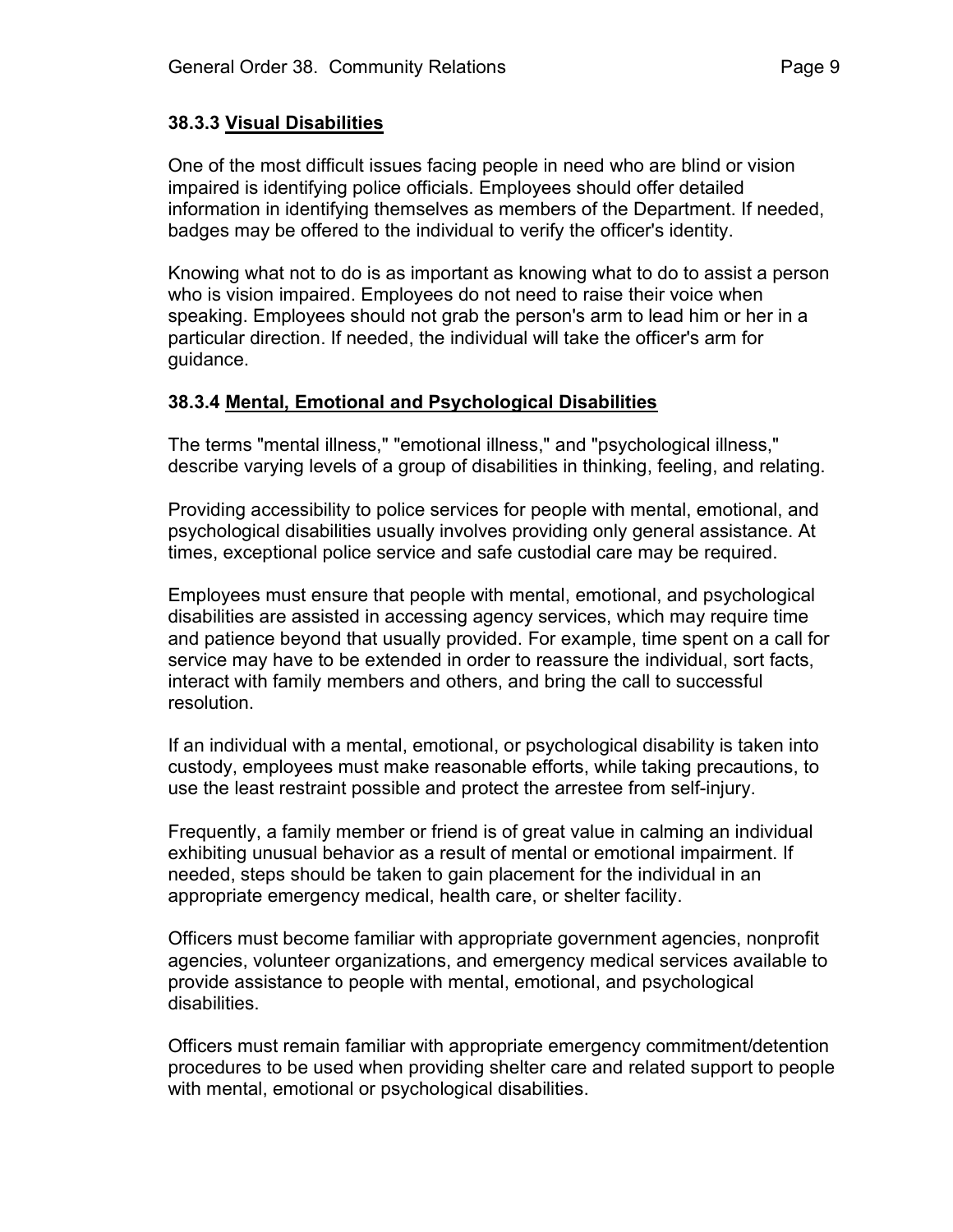# 38.3.6 VITALS

When safe and practical, officers will utilize the VITALS application on a department-issued "smart phone" in an attempt to identify, assess, and assist persons with mental, emotional, and psychological disabilities. The VITALS application is passive, meaning it relies upon the subscriber to carry a beacon that interacts with the Bluetooth connection on the department-issued smart phone. The utilization of the VITALS application is designed to resolve conflict situations by using de-escalation techniques and avoiding use of force when possible.

# 38.3.7 Mobility Impairment

Among the disabilities that are the most visibly identifiable are mobility impairments. People with mobility-related impairments include those who have difficulty walking, those who use a wheelchair or other mobility aid, and those who are immobile.

In a critical or emergency situation, employees should be aware of the safest and most rapid methods for assisting people with mobility impairments to avoid causing them unnecessary strain or injury.

# 38.3.7 Invisible Disabilities

Many disabilities are difficult to notice. A law enforcement officer's failure to recognize characteristics associated with certain invisible disabilities could have serious consequences for the person with the disability. For example, outward signs of a disability such as epilepsy generally do not exist unless the person with the disability experiences a seizure. People with diabetes may have reactions from either too little insulin or too much insulin. Low blood sugar reactions are common and are usually treated by ingesting sugar. Detaining someone and preventing them from getting sugar could have serious health implications for the individual and liability consequences for the officer and department.

Officers should realize that involuntary behavior associated with some invisible disabilities may resemble behavior characteristically exhibited by intoxicated or, less frequently, combative individuals. For example, a person experiencing a mild seizure may appear incoherent and physically imbalanced. The response is temporary.

An officer's patience and understanding of the characteristics commonly associated with invisible disabilities will lead to a successful outcome. An inaccurate assessment may lead to unnecessary confrontation, injury, and denial of needed medication and/or medical treatment.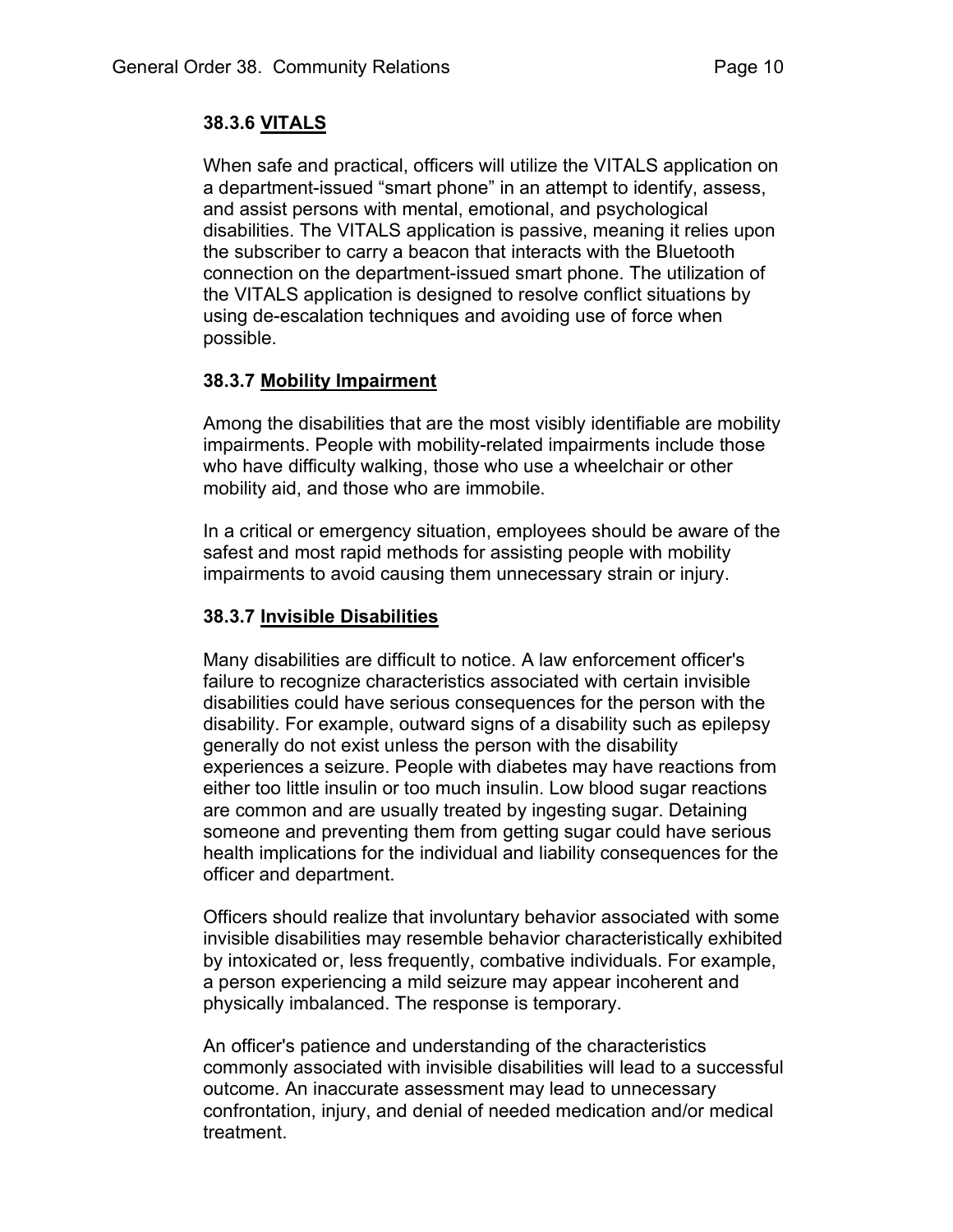As with all types of disabilities, an employee's first obligation is to protect the individual from unnecessary harm. When aiding a person experiencing a seizure, protection from obstacles, a calm reassuring manner, and patience are important responses. Family members and friends should be sought to provide information and assistance. Their presence may prove invaluable in understanding the needs of the person with the disability and guiding the officer's actions.

# 38.3.8 Speech and Hearing Disabilities

Like other invisible disabilities, officers may confuse the behavior of individuals with hearing and speech disabilities with those of people who intentionally refuse to cooperate or those who abuse illegal substances. Officers should be aware that an individual's failure to comply with or respond to verbal orders does not always constitute defiance, but may be the result of that individual's inability to hear the officer or respond verbally. Before committing themselves to a course of action, officers should attempt to identify whether or not they are dealing with a person who has a communication-related disability.

It is essential that officers take extra measures to protect the rights of suspects who are deaf and hard of hearing, as well as others who may not have educational or communications comprehension levels sufficient to fully understand the basic Miranda rights. Simply reading the rights to someone with a hearing disability and having the individual acknowledge that they are understood is insufficient.

# 38.3.9 Officer Responsibility

In providing police service to the public, it is incumbent on every employee to ensure that people with disabilities are afforded all rights, privileges, and access to the Department provided to those without disabilities.

People with disabilities may also be suspects or arrestees and require detention, transport, and processing. Employees must familiarize themselves with the proper methods of transport, arrest, and detention to ensure officer safety while providing all reasonable support to an arrestee with a disability.

Employees must develop the ability to recognize the characteristics of various disabilities, including symptoms, and physical reactions.

Employees must recognize that responses of people with certain disabilities may resemble those of people who have abused substances such as alcohol or drugs. At times, such traits may be exhibited by people with diabetes, epilepsy, multiple sclerosis, hearing impairments, and other disabilities.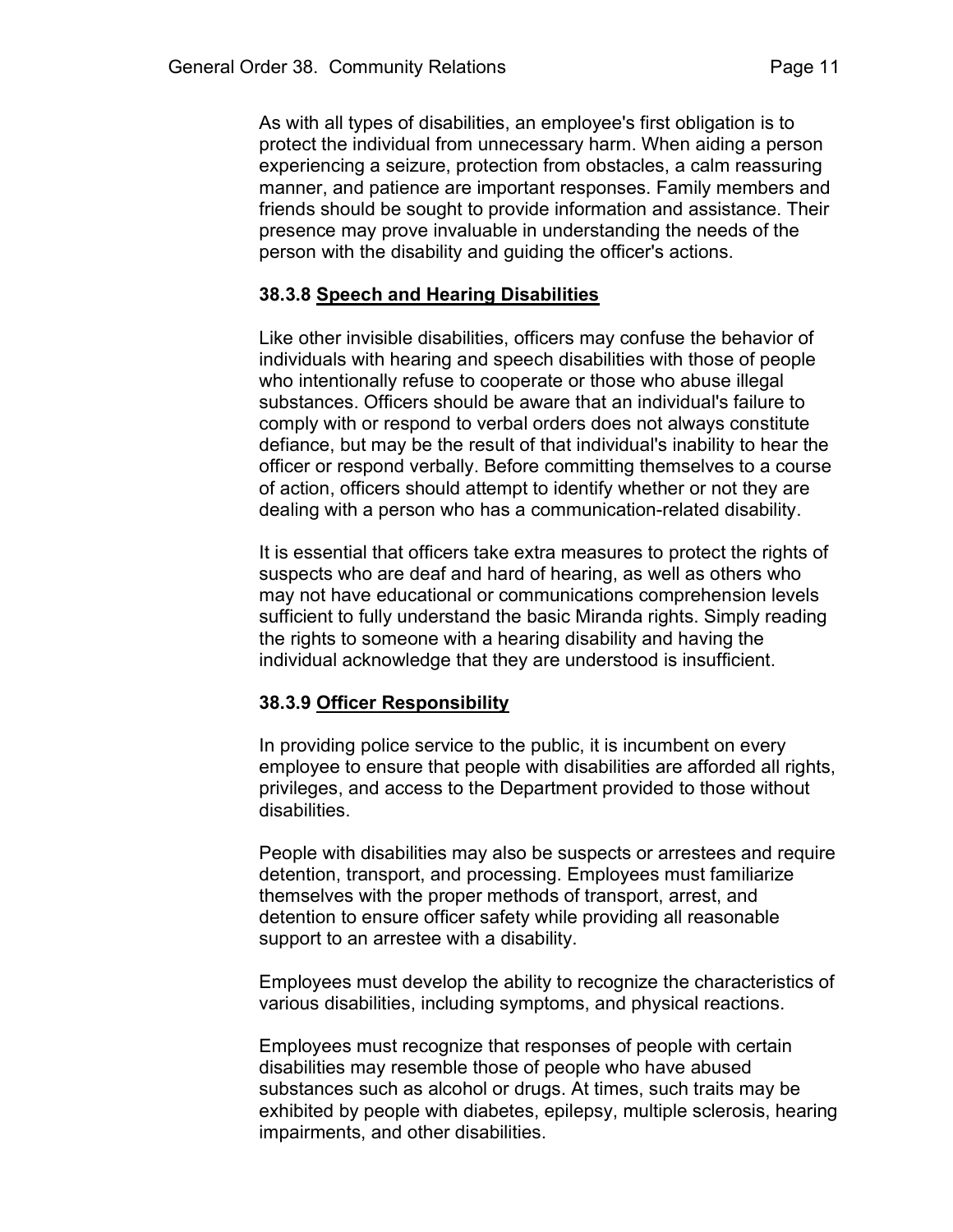support.

Officers should be able to identify and apply appropriate restraint to a person with a disability, if needed to facilitate an arrest. When affecting an arrest of a person with a disability, officers should be able to access the support systems necessary to secure the rights of the individual. This may include use of interpreters, attorneys, and legal guardians.

In all cases, officer safety must prevail. No employee should jeopardize his or her safety or that of others in an attempt to accommodate a person with a disability.

# 38.3.10 Arrest and Incarceration

Employees should employ appropriate precautions and safety techniques in arresting and incarcerating all people, whether or not they have a disability. Officers should follow all policies and standard techniques for arrest and incarceration when taking a person with disabilities into custody.

Consideration should be given to the special needs of some people with disabilities in an arrest situation. Response in these situations requires discretion and will be based, in great part, on the officer's knowledge of characteristics and severity of the disability, the level of resistance exhibited by the suspect, and immediacy of the situation. In arrest and incarceration situations, employees may encounter the following:

0. A person whose disability affects the muscular and/or skeletal system may not be able to be restrained using handcuffs or other standard techniques. Alternative methods (transport vans, seat belts) should be sought.

1. Some people with disabilities require physical aids (canes, wheelchairs, leg braces) to maintain their mobility. Once the immediate presence of danger has diminished and the suspect is safety incarcerated, every effort should be made to return the device. If mobility aids must be withheld, the prisoner must be closely monitored to ensure that his or her needs are met.

2. Prescribed medication may be required at regular intervals by people with disabilities (diabetes, epilepsy). Medical personnel (the suspect's physician, on-call medical staff, emergency room medical staff) should be contacted immediately to determine the importance of administering the medication, potential for overdose, etc.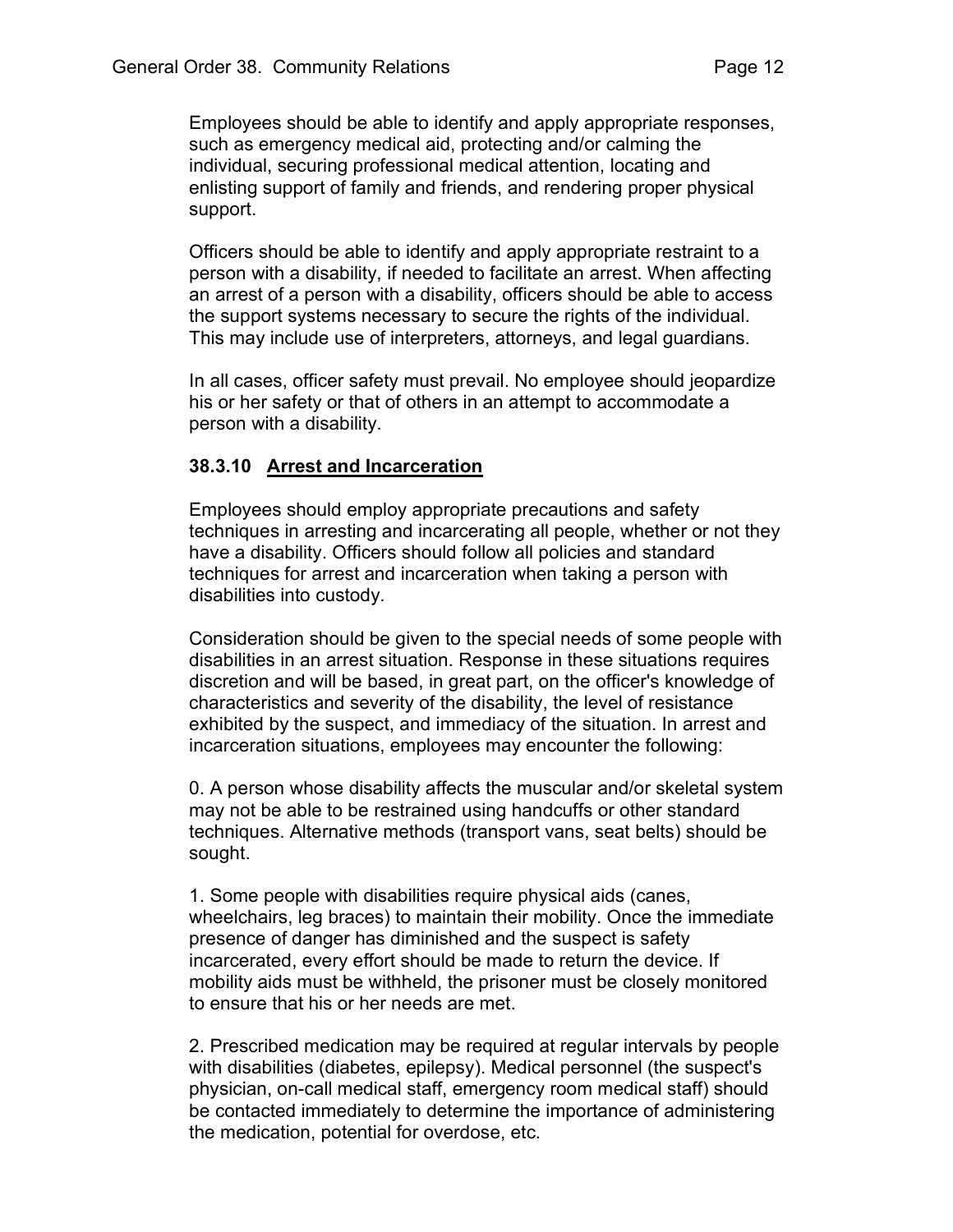3. Some people with disabilities may not have achieved communications comprehension levels sufficient to understand their individual rights in an arrest situation. (For people who are deaf, there is no sign language for the term "waive" in regard to the Miranda rights. Yet, in an effort to be cooperative, a suspect who is deaf may acknowledge that he or she is willing to give up his or her rights.) Officers must take extra care to ensure that the rights of the accused are protected.

4. The booking officer shall be notified of an arrestee's disability, and medicine or aids shall be given to the booking officer.

# 38.3.10 Translators

 A qualified translator will be used when appropriate for someone involved in a serious offense where there is a communication barrier. This includes language barriers as well as the hearing impaired.

1. The mere stopping and issuing of a misdemeanor summons or traffic citation to an individual does not require a translator.

2. Translators are not required when an individual is arrested on a traffic or misdemeanor ticket, when no attempt is made to interrogate or take a statement from such person.

3. If possible, have a qualified translator available to advise the suspect party of his or her rights pursuant to the Miranda decision. As soon as the suspect has been advised of his or her rights and acknowledges understanding of same, proceed with the investigation along normal lines with the exception of using a translator.

# Qualification of Translators

1. No one shall be appointed to serve as a translator for a person if he or she is married to that person, closely related to that person, living with that person, or is otherwise interested in the outcome of the proceeding, unless the appointing authority determines that no other qualified translator is available to serve and that hearing impaired person wants that individual as a translator.

2. No person shall be appointed as a translator unless the appointing supervisor makes a preliminary determination that the translator is able to readily communicate with the person in his or her primary language, or who is deaf and is able to accurately repeat and translate the statement of said person.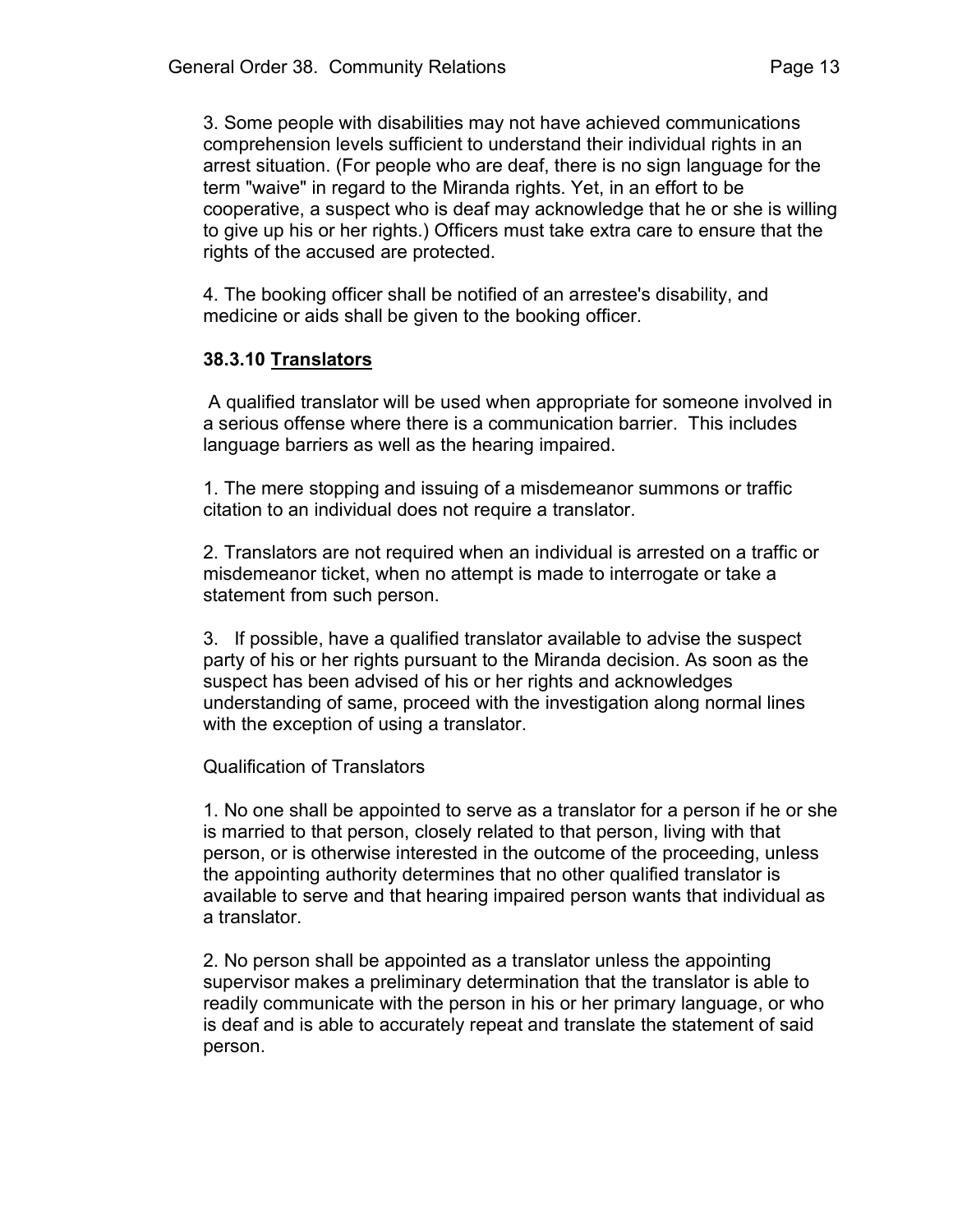# 38.3.11 Consulate

Officers will advise a foreign citizen that he or she has the right to contact their consulate for advice when that person is the custody of an officer.

# 38.3.12 Intoxicated Individuals

Officers who are exposed to a person who is believed to be incapacitated by alcohol or other substances must weigh the obligation to protect the individual from harm against the individual's immediate personal liberty.

Officers should consider the apparent level of intoxication or impairment as well as any other available information when deciding the method most effective in rendering assistance.

Officers shall exercise one of the following two options when dealing with intoxicated persons, who are taken into custody, when no crime has occurred:

- Placement of the person in a "detox" facility, or
- Contacting a sober adult, who will pick up<sup>\*</sup> the intoxicated person and sign the department Inebriate Person Release Form. (\*Officers will not deliver intoxicated persons to a private residence)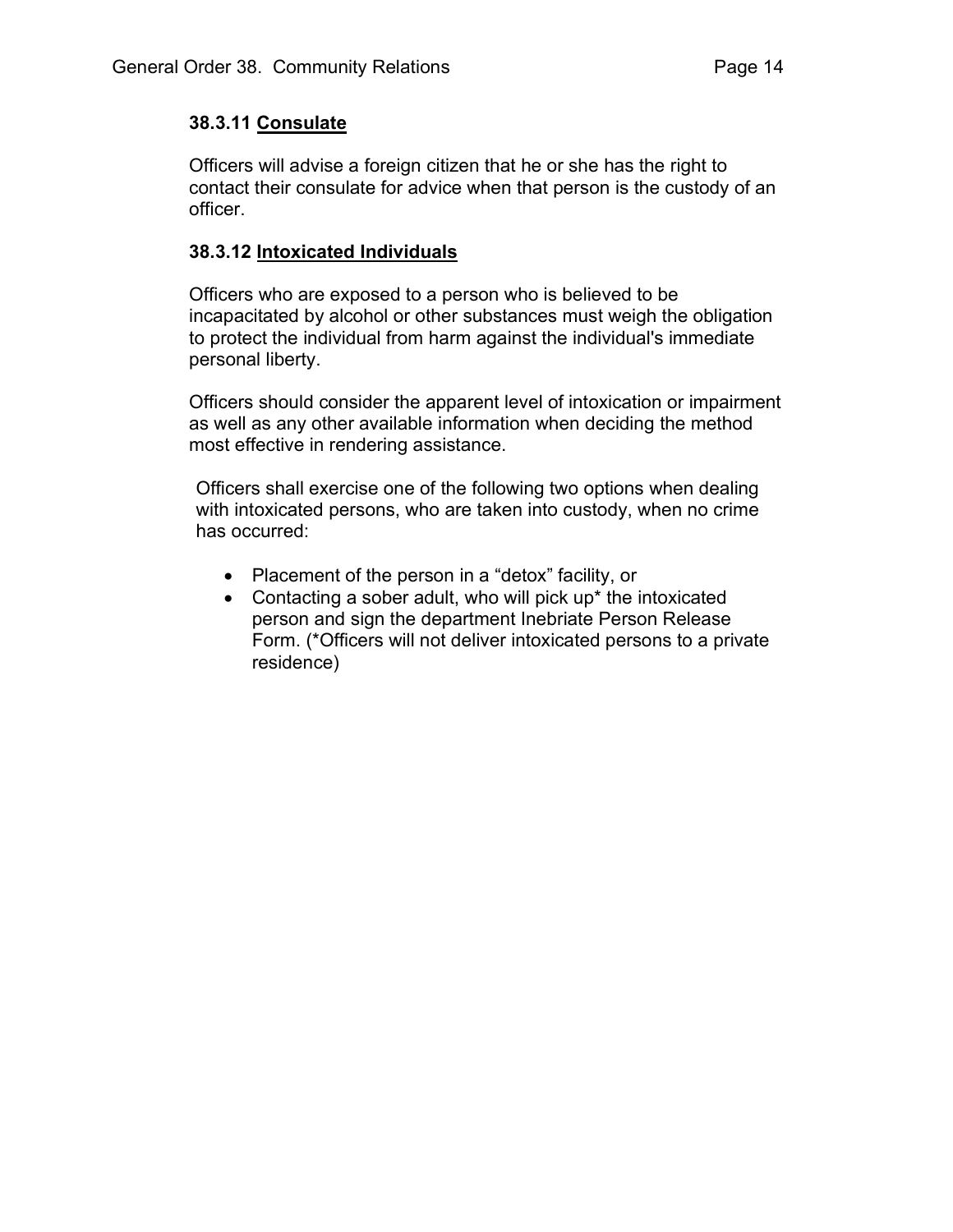## 38.4 Naloxone/NARCAN Use

# 38.4.1 Purpose

To establish guidelines for the carrying and use of nasal Naloxone – AKA NARCAN – by Chaska Police Department personnel to assist in the care of unresponsive patients, as a result of opioid overdose, or by accidental contact/inhalation/absorption/ingestion of opioids and/or opioids that have been combined with other substances.

# 38.4.2 Policy

The authorized training and carrying of NARCAN, by CPD personnel, will be voluntary unless a member is directed to be so trained and equipped by a member of the Senior Command Staff (Chief of Police, Deputy Chief or Lieutenant).

The appropriate hospital/medical entity and medical doctor(s) will provide CPD with Naloxone – NARCAN – and training in the use of it. A member may not carry or use NARCAN unless they have been trained in accordance with this policy. CPD personnel will undergo training as frequently as is deemed appropriate by CPD designated medical professionals.

# 38.4.3 Training

Areas of training will include:

- Storage
- Carrying
- Indications for use
- Contra-Indications for use
- Protocol for use
- Transmission of information to other first responders
- Disposal of syringe, glass vial and related apparatus
- Resupply
- Report documentation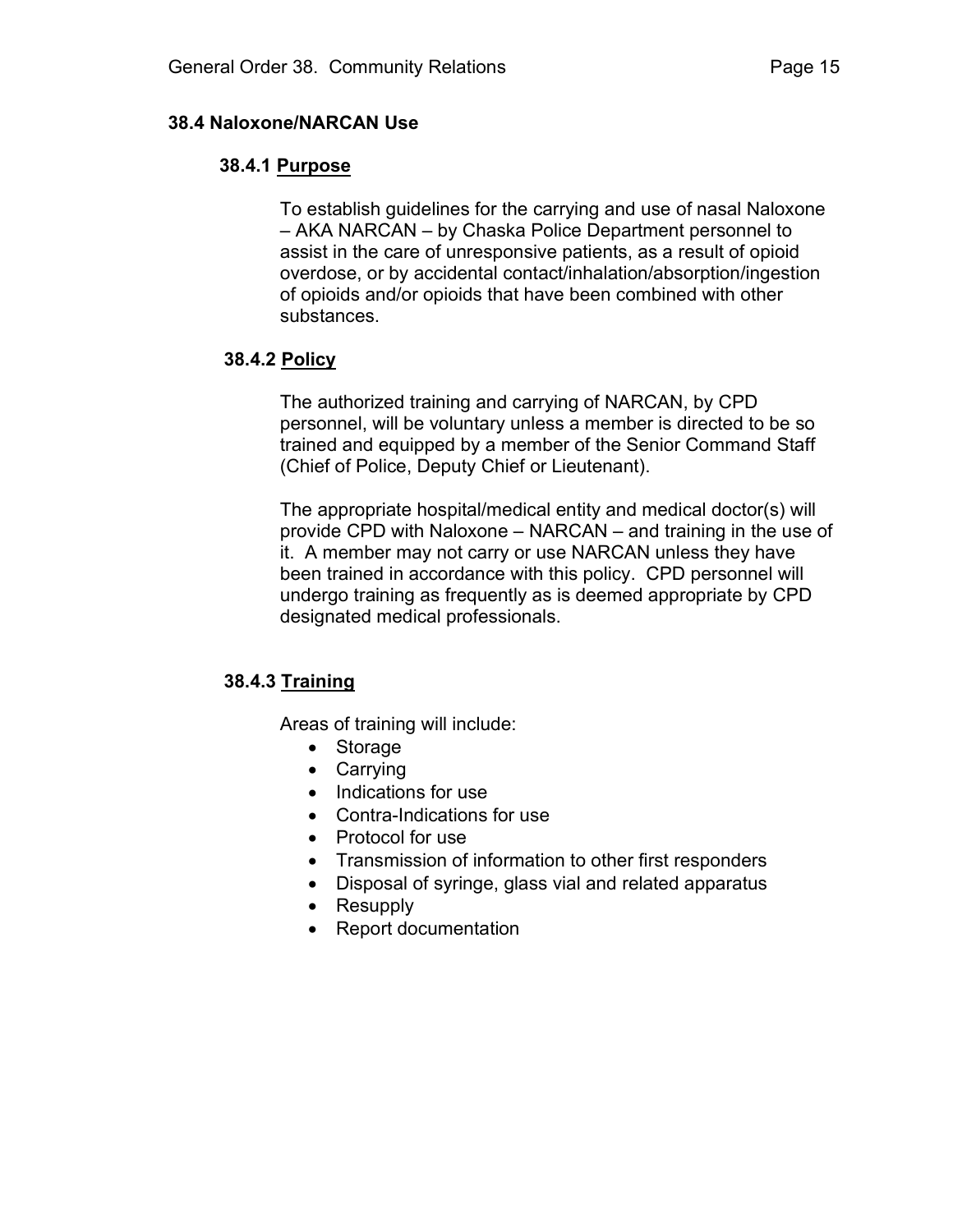# 38.4.4 Protocol

# I. Background

- A. Recent trends suggest a dramatic increase in prescription drug abuse and deaths from drug overdose.
- B. Opioids includes prescription pain relievers and heroin.
	- 1. These types of drugs all produce altered mental status that may progress to respiratory arrest in a dose dependent fashion.
- C. Naloxone (Narcan) is an easy to administer antidote that can quickly revere the adverse effects of opioids.
- D. In conjunction with aggressive airway management and ventilation, this drug can promote a return of spontaneous respiration and airway protection in the setting of opioid overdose.

# II. Indications

- A. Known or suspected opioid overdose
- B. Unconsciousness
- C. Decreased or ineffective respiratory effort

# III. Contra-Indications

- A. Alert (conscious) patients
- B. Known allergy or hypersensitivity to naloxone

# IV. Protocol

- A. Ensure scene safety and use of appropriate PPE
- B. Note clues for drug overdose (pill bottles or paraphernalia)
- C. Assess level of consciousness (AVPU)
	- 1. Verbal or painful stimulation may improve mental status
- D. Assess Breathing (Look, Listen, Feel)
- E. Check for pulse
	- 1. If no pulse utilize cardiac arrest guidelines and do not administer naloxone
- F. Assist ventilation
	- 1. Insert oral (preferred) or nasal airway
	- 2. Ventilate with Bag-Valve-Mask and high flow oxygen
		- a. Or pocket mask and rescue breathing
	- 3. Suction airway as needed
- G. If suspicion for opioid overdose, administer naloxone
	- 1. Assemble plastic syringe and glass vial
	- 2. Attach nasal atomizing device
	- 3. Insert in nostril at about 45 degree angle
		- a. If nasal airway in place, temporarily remove for medication administration
	- 4. Briskly inject 1ml of naloxone in each nostril
- H. Continue ventilatory assistance, supplemental oxygen and suction as needed
- I. Reassess for signs of increased respiratory effort and improved mental status
- J. If spontaneous breathing occurs, place in recovery position
- K. Remove airway if the patient starts gagging
	- 1. Be prepared for vomiting and suction as needed
- L. Ensure adequate personnel, should patient become agitated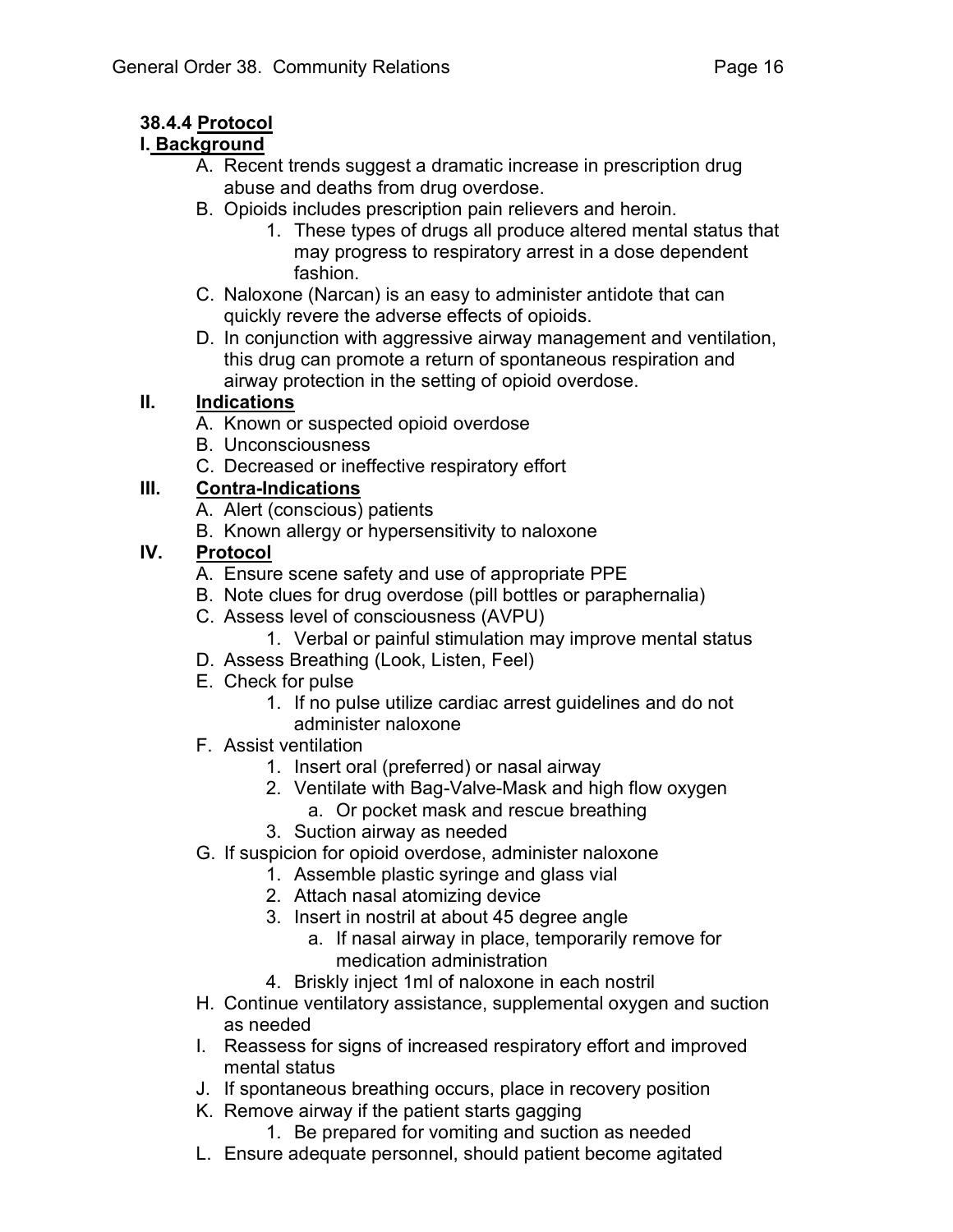# V. Precautions

- A. The administration of naloxone may result in the rapid onset of opioid withdrawal
	- 1. Signs and symptoms include agitation, tachycardia, pulmonary edema, nausea/vomiting, seizure
- B. Prior to administration of naloxone all patients should receive the appropriate medical treatment to support their airway, breathing and circulation (ABC's)
- C. Prior to administration of naloxone all patients should be assessed for other causes of altered mental status and/or respiratory depression such as hypoxia, hypoglycemia, head injury, shock and stroke.
- D. The adverse effects following naloxone administration, especially in chronic opioid users may place the patient, bystanders and EMS personnel at risk on injury.
- E. Narcan and the delivery system should be disposed of in a sharps container, preferably on an ambulance, at a hospital, or at the Carver County government center.

# VI. Special notes

- A. All patients who receive naloxone must be transported to an ED.
- B. All patients who receive naloxone must be monitored closely for recurrent symptoms including altered mental status, respiratory depression and shock.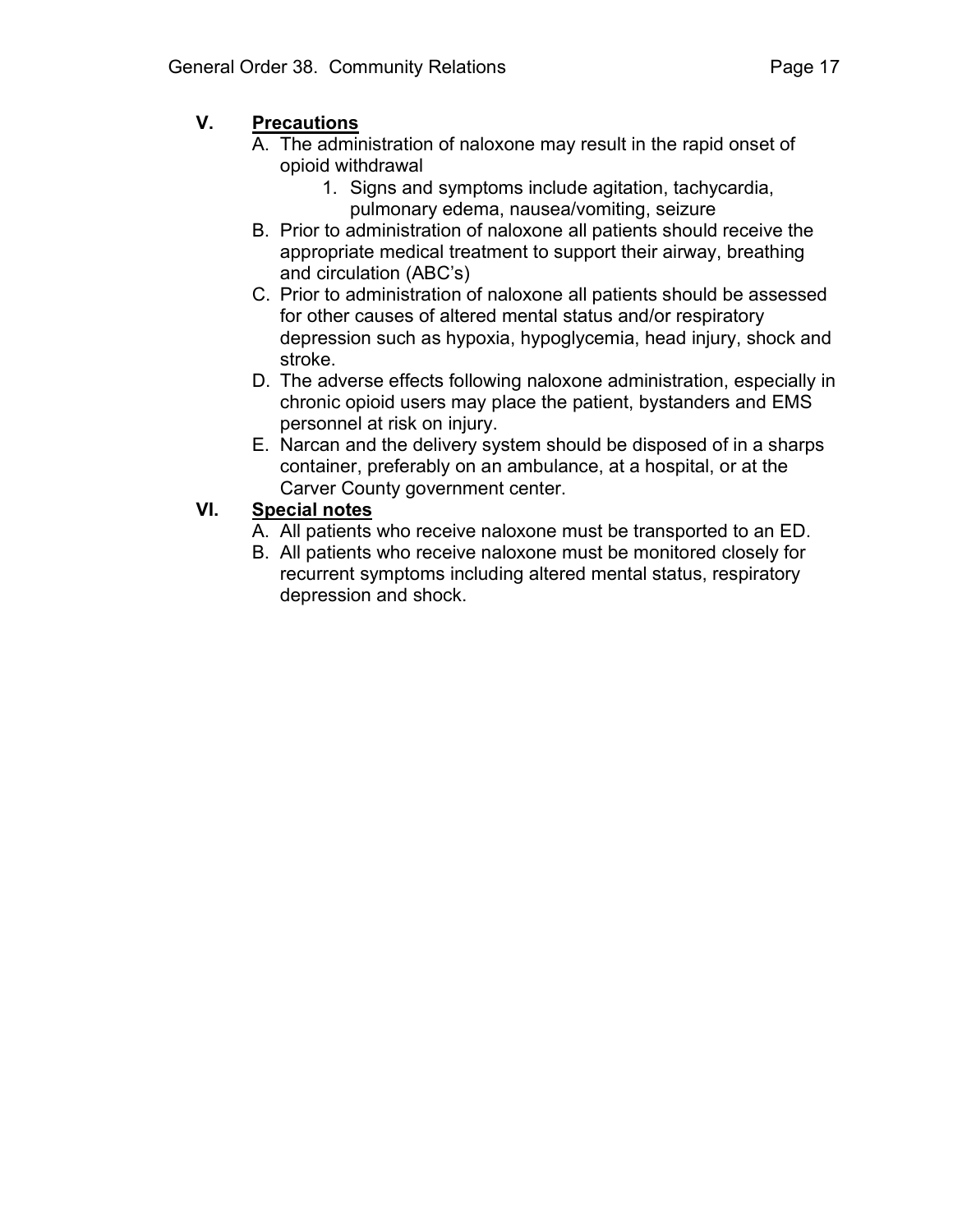## 38.5 Mental Illness Commitments

#### 38.5.1 PURPOSE AND SCOPE

This procedure describes an officer's duties when a person qualifies under the Minnesota Commitment and Treatment Act for taking the person into custody for admission to a treatment facility pursuant to Minn. Stat. § 253B.05. The detention of a person under Minn. Stat. § 253B.05 does not constitute an arrest. If an officer believes that a person falls within the provisions of Minn. Stat. § 253B.05 and requires admission to a treatment facility, he/she shall transport or arrange transportation for that person to the nearest suitable treatment facility for evaluation.

## 38.5.2 AUTHORITY OF AN OFFICER

When any person, because of mental illness, chemical dependency or public intoxication, is likely to harm him/herself or others if allowed his/her liberty, an officer may, upon probable cause, take or cause to be taken, the person to a treatment facility for 72-hour evaluation by facility staff (Minn. Stat. § 253B.05 Subd. 2(b)).

#### 38.5.3 OFFICER CONSIDERATIONS AND RESPONSIBILITIES

Any officer responding to or handling a call involving a suspected mentally disabled individual or an involuntary mental illness commitment should consider utilizing available resources, as time and circumstances reasonably permit. These include:

a) Any information that might assist in determining the cause and nature of the mental illness or developmental disability.

- b) Conflict resolution and de-escalation techniques.
- c) Language that is appropriate for interacting with a mentally disabled person.
- d) If circumstances reasonably permit, alternatives to deadly force.
- e) Any community resources that can assist in dealing with a mentally disabled individual.

#### 38.5.4 TRANSPORTATION

When transporting any individual on a Minn. Stat. 253B.05 admission, the handling officer should have the Communications Center notify the receiving facility of the estimated time of arrival, the level of cooperation of the patient and whether any special medical care is needed.

Violent patients or those who are medically unstable may be restrained and transported by ambulance and ambulance personnel. An officer should accompany a violent patient when transported by ambulance.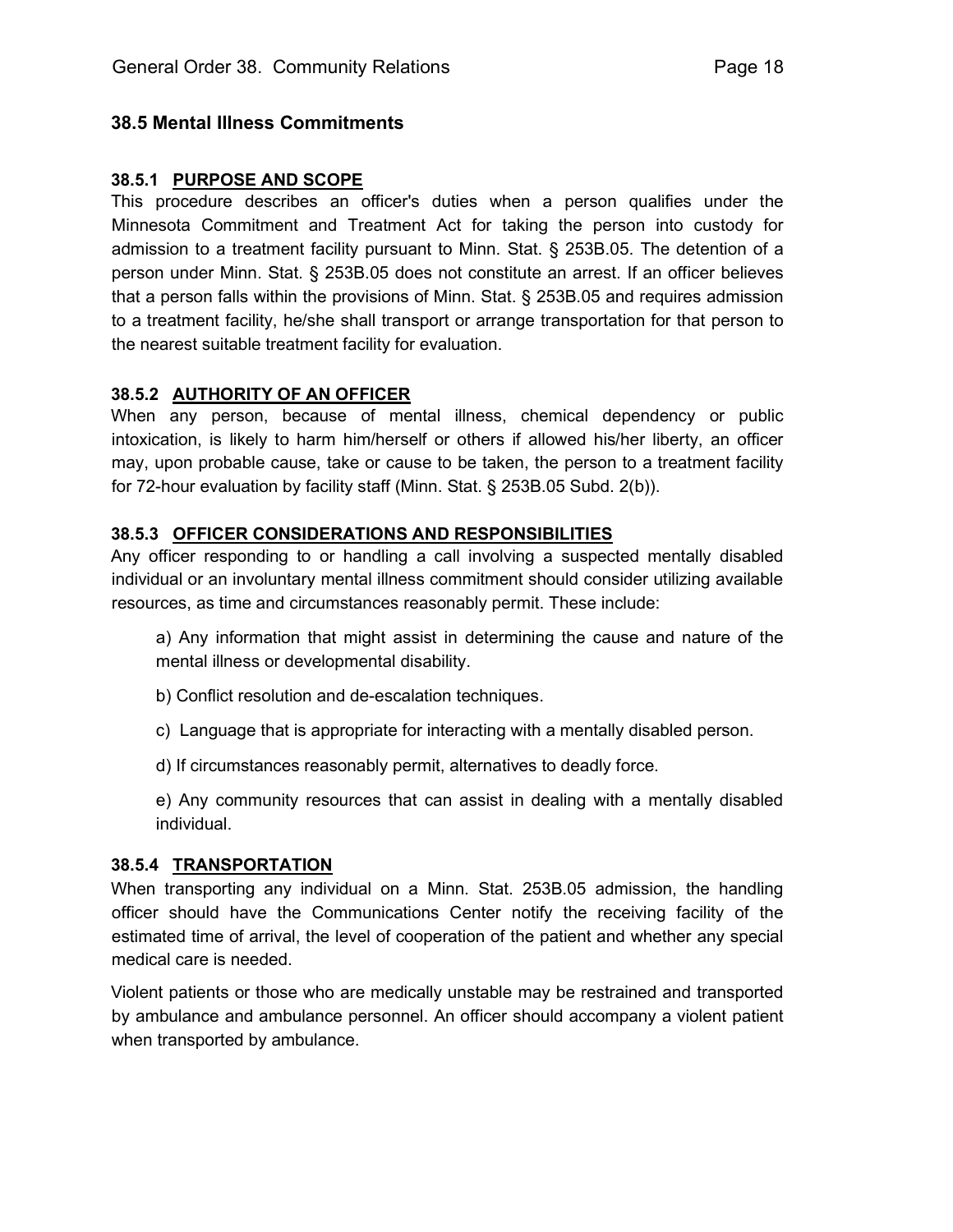#### 38.5.5 RESTRAINTS

If the officer reasonably believes the patient is violent or potentially violent or that restraints are otherwise appropriate, the officer may apply appropriate restraints to the person. If reasonably practicable, the officer should communicate with facility staff as to whether specific restraints, if available, should be used. If a patient is to be transferred from one facility to another and specific restraints are desired, the officer should permit their application by staff and may assist in physical control of the patient, if needed (Minn. Stat. § 253B.03 Subd. 1 (a)).

## 38.5.6 WRITTEN DOCUMENTATION

The officer will complete an application for admission and provide it to the staff member assigned to that patient. The officer will retain a copy of the application for the emergency admission form for inclusion in the case report.

Officers shall provide an application for admission in writing, including the circumstances under which the person's condition was called to the attention of the officer, the circumstances under which the person was taken into custody, and describing probable cause to believe that the person, because of mental illness, chemical dependency or intoxication, is likely to harm him/herself or others if allowed his/her liberty. If the probable cause is based on the statement of a person other than the officer, or other individual authorized by statute, such person may be informed that he/ she may be liable in a criminal and/or civil action for intentionally giving a statement which he/ she knew to be false.

If danger to specific individuals is a basis for the emergency hold, the statement must include identifying information of those individuals to the extent practicable.

A copy of the statement shall be made available to the person taken into custody (Minn. Stat. § 253B.05 Subd. 2 (a)).

The officer shall also provide a verbal summary to a receiving facility staff member regarding the circumstances leading to the involuntary detention.

#### 38.5.7 SECURING OF WEAPONS

If a receiving facility prohibits weapons or if an extraordinary event occurs in the treatment facility and officers determine a need to secure their firearms, the firearm shall be secured in the appropriate gun locker at the facility or in the police unit.

#### 38.5.8 SAFEKEEPING OF FIREARMS AND OTHER WEAPONS

Whenever a person has been detained or taken into custody pursuant to Minn. Stat. § 253B.05 and is found to own, have in his/her possession or under his/her control any firearm whatsoever or any other deadly weapon, the firearm or other deadly weapon shall be taken for safekeeping if so requested by the subject or other person occupying the premises. The firearm or other deadly weapon shall be booked into property.

Officers are cautioned that a search warrant may be needed before entering a residence to search unless lawful, warrantless entry has already been made (e.g., exigent circumstances, valid consent).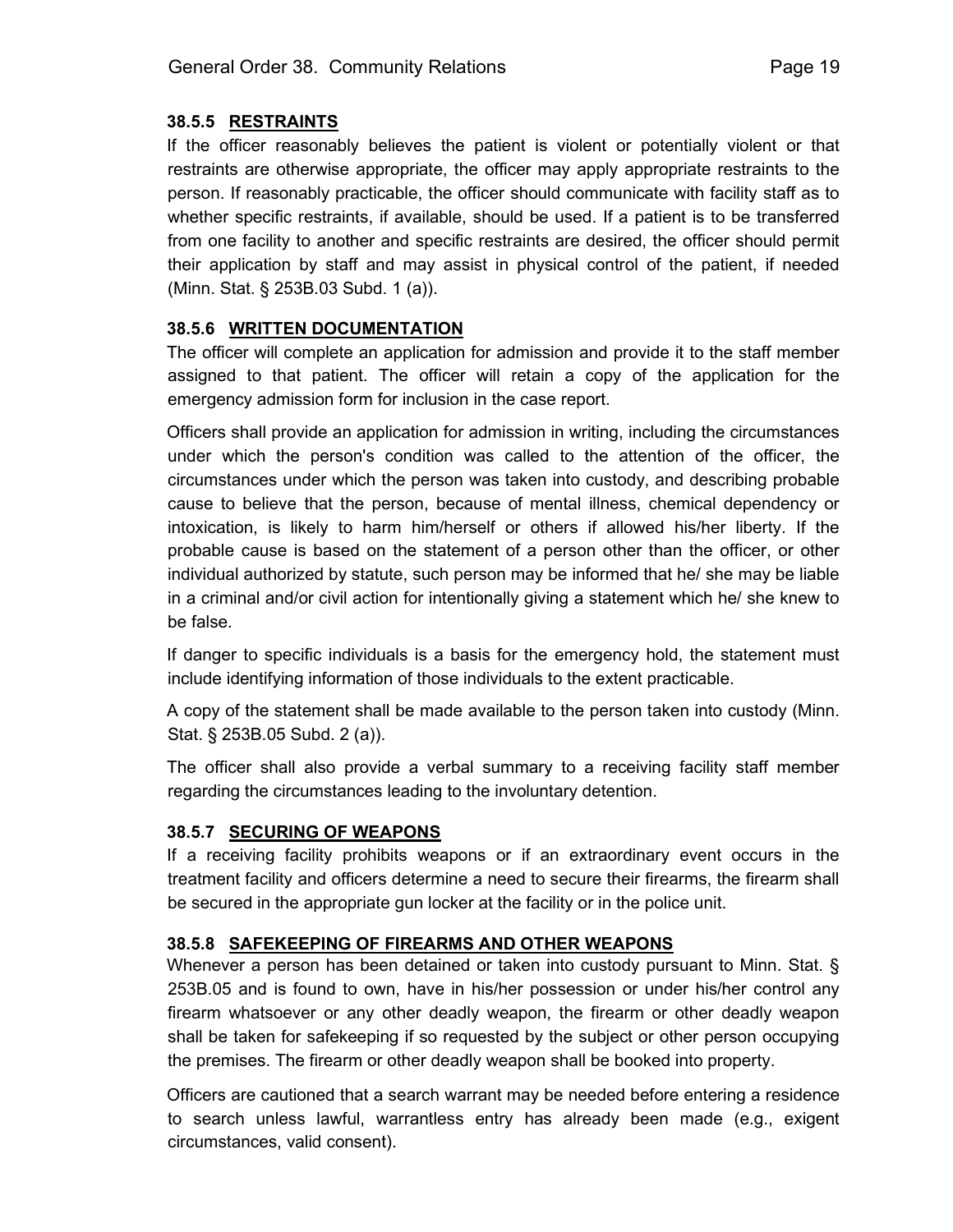The handling officer shall further advise the person of the procedure for the return of any firearm or other deadly weapon that has been confiscated.

#### 38.5.9 RETURN OF FIREARMS AND WEAPONS

a) Whenever the handling officer has cause to believe that the future return of any weapon(s) taken into custody might endanger the person or others, the officer shall detail those facts and circumstances in a report.

b) Under no circumstances shall any firearm be returned to any individual unless and until such person presents valid identification and satisfactory evidence of ownership, or authorization by the owner is established.

c) A firearm may not be released until it has been verified that the person receiving the weapon, who may or may not be its owner, is not prohibited from receiving or possessing the weapon by 18 USC § 922 (d) or Minn. Stat. § 624.713 Subd. 1.

d) In no case in which a firearm or other deadly weapon is not retained as evidence shall the Department be required to retain such firearm or other deadly weapon longer than 180 days after notice has been provided to the owner that such firearm or other deadly weapon is available for return. At the expiration of such period, the firearm or other deadly weapon may be processed for disposal pursuant to Minn. Stat. 345.15.

e) In each case the return of firearms is subject to approval of the Chief of Police.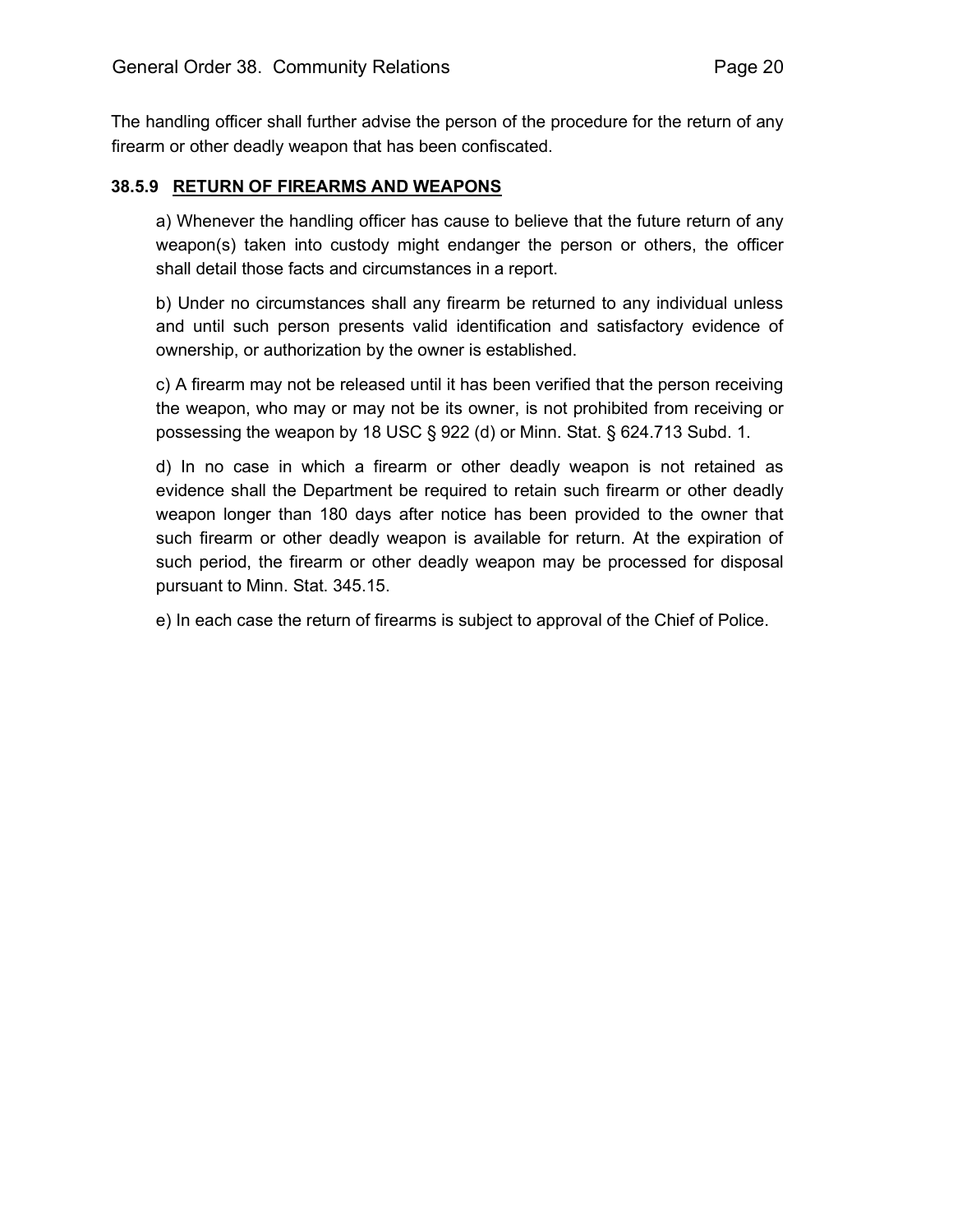# 38.6 HATE OR PREJUDICE CRIMES

#### 38.6.1 Purpose and Scope

The Chaska Police Department recognizes and places a high priority on the rights of all individuals guaranteed under the constitution and the laws of this state. When such rights are infringed upon by violence, threats or other harassment, this department will utilize all available resources to see that justice is served under the law. This policy has been developed to meet or exceed the provisions of the Matthew Shepard and James Byrd, Jr. Hate Crimes Prevention Act, and provides members of this department with guidelines for identifying and investigating incidents and crimes that may be motivated by hatred or other bias.

#### 38.6.2 Federal Jurisdiciton

The federal government also has the power to investigate and prosecute bias-motivated violence by providing the U.S. Department of Justice with jurisdiction over crimes of violence where the perpetrator has selected the victim because of the person's actual or perceived race, color, religion, national origin, gender, sexual orientation, gender identity or disability (18 USC § 245).

#### 38.6.3 Definitions

Hate or Prejudice Crime - Conduct that would constitute a crime and was committed because of the victim's or another's actual or perceived race, color, religion, national origin, gender, sexual orientation, gender identity or disability (see generally Minn. Stat § 611A.79 Subd. 1).

#### 38.6.4 Preventing and Preparing For Likely Hate or Prejudice Crimes

While it is recognized that not all crime can be prevented, this department is committed to taking a proactive approach to preventing and preparing for likely hate or prejudice crimes by among other things:

a) Officers should make an affirmative effort to establish contact with persons and groups within the community who are likely targets of hate crimes to form and cooperate with prevention and response networks.

b) Providing victim assistance and follow-up as outlined below, including community follow-up.

c) Educating community and civic groups relating to hate crime laws.

## 38.6.5 Procedure For Investigating Hate or Prejudice Crimes

Whenever any member of this department receives a report of a suspected hate or prejudice crime or other activity that reasonably appears to involve a potential hate or prejudice crime, the following should occur:

a) Officers will be promptly assigned to contact the victim, witness or reporting party to investigate the matter further as circumstances may dictate.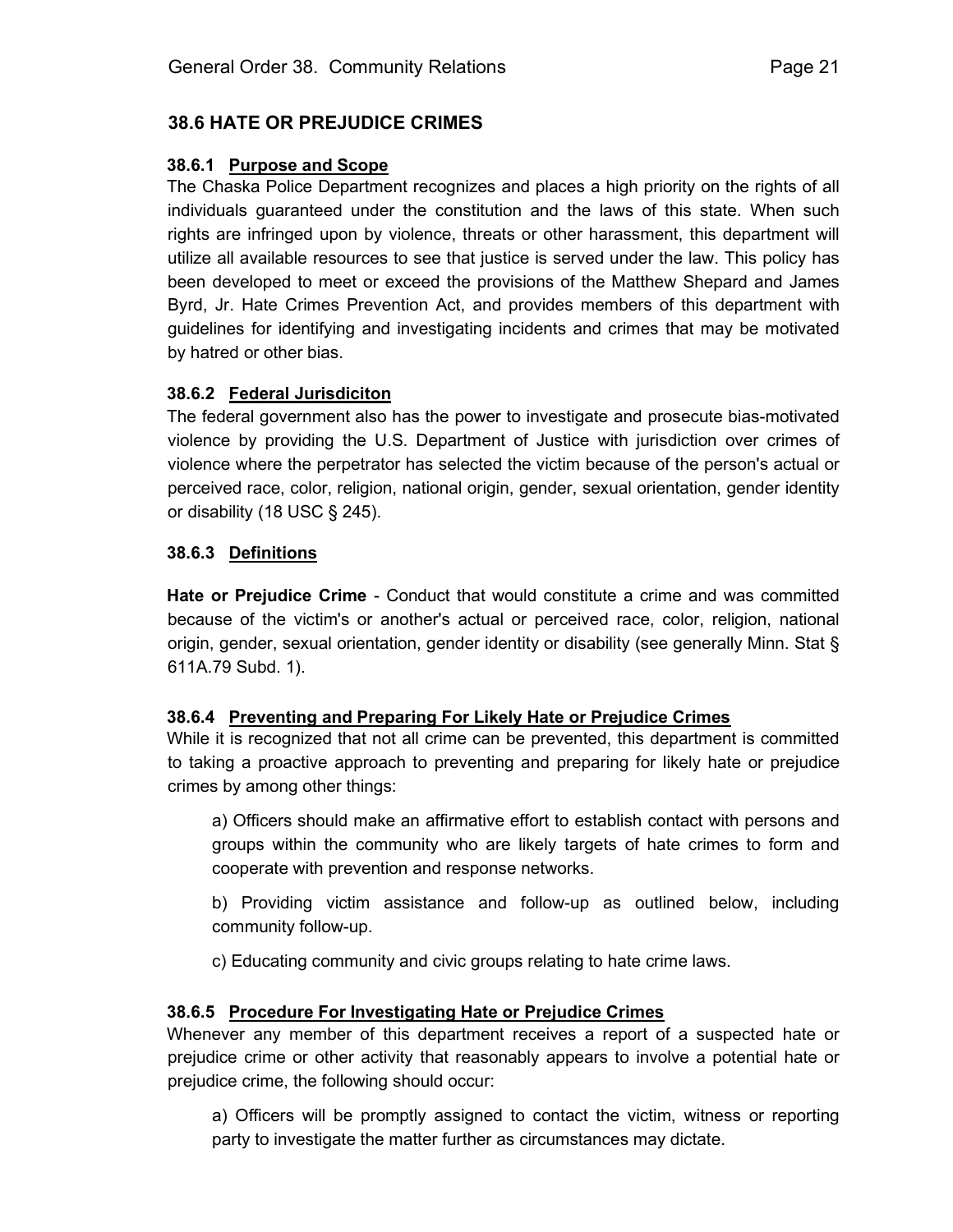b) A supervisor should be notified of the circumstances as soon as practicable.

c) Once "in progress" aspects of any such situation have been stabilized (e.g., treatment of victims or apprehension of present suspects), the assigned officers will take all reasonable steps to preserve available evidence that may tend to establish that a hate or prejudice crime was involved.

d) The assigned officers will interview available witnesses, victims and others to determine what circumstances, if any, indicate that the situation may involve a hate or prejudice crime.

e) Depending on the situation, the assigned officers or supervisor may request additional assistance from investigators or other resources to further the investigation.

f) The assigned officers will include all available evidence indicating the likelihood of a hate or prejudice crime in the relevant report(s). All related reports will be clearly marked as "Hate or Prejudice Crimes" and, absent prior approval of a supervisor, will be completed and submitted by the assigned officers before the end of the shift.

g) The assigned officers and supervisor should take reasonable steps to ensure that any such situation does not escalate further and provide information to the victim regarding legal aid, e.g., a possible Temporary Restraining Order through the courts, prosecuting attorney or City Attorney.

## 38.6.6 Investigation Unit Responsibilities

If a case is assigned to the Investigation Unit, the assigned investigator will be responsible for following up on the reported hate or prejudice crime as follows:

a) Coordinating further investigation with the prosecuting attorney and other appropriate law enforcement agencies, as appropriate.

b) Maintaining contact with the victim(s) and other involved individuals as needed.

## 38.6.7 State Hate Crime Reporting

This department shall report hate or prejudice crime offenses in the form and manner and at regular intervals as prescribed by rules adopted by the Department of Public Safety. This shall be conducted by the designee of the Chief of Police (Minn. Stat § 626.5531 Subd. 1).

## 38.6.8 Federal Hate Crime Reporting

Records personnel should include hate crime data reporting within the National Incident-Based Reporting System (NIBRS), Uniform Crime Report (UCR) and Summary Reporting System (SRS) reports pursuant to Records Unit procedures and in compliance with  $(28$  USC § 534  $(a)$ ).